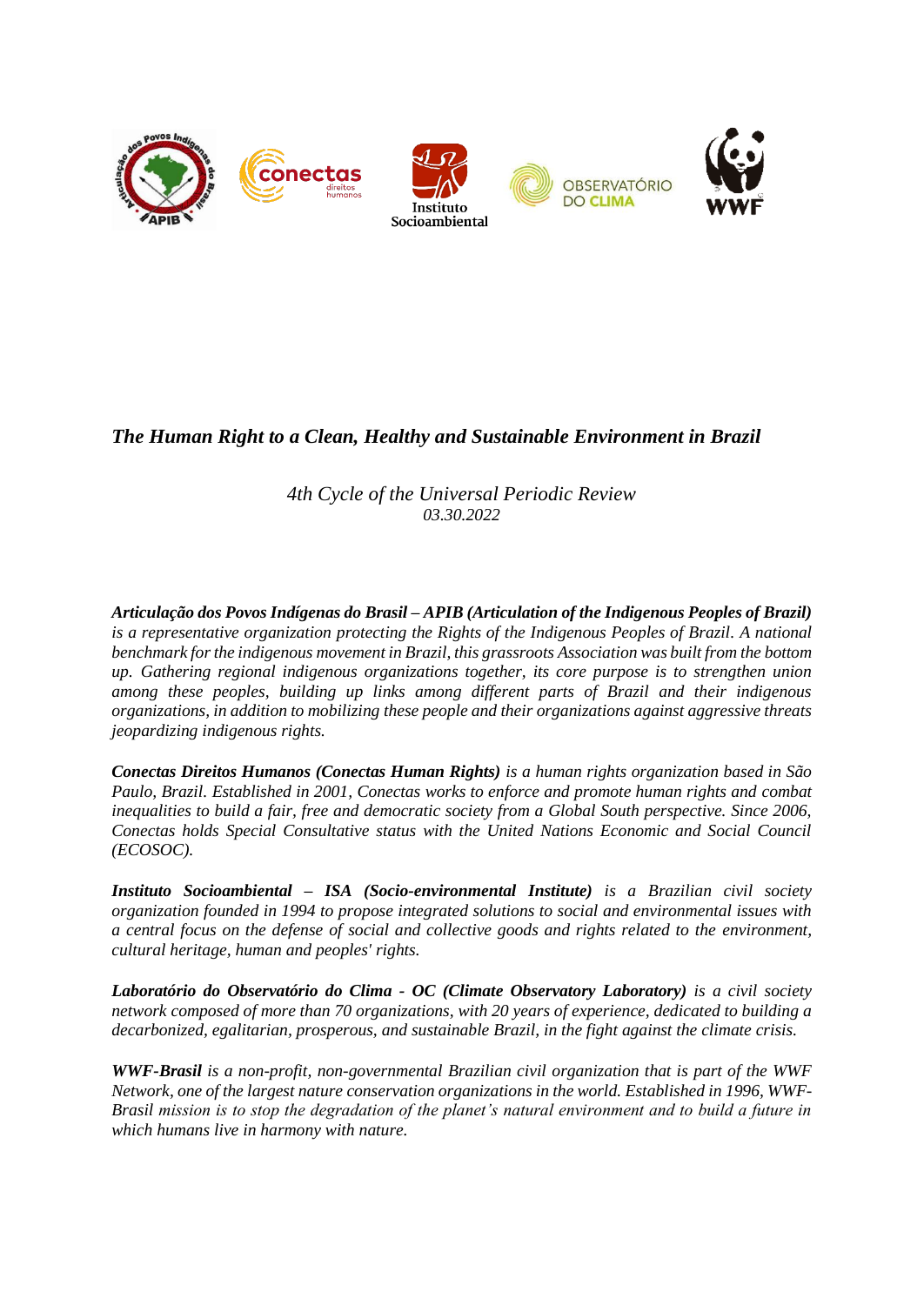*The UN Human Rights Council has recognized the existence of the human right to a clean, healthy and sustainable environment, as well as its interdependence with other human rights, such as the rights to life, housing, and adequate food<sup>1</sup> . With this in mind, National States were encouraged to adopt appropriate policies focused on the protection of their ecosystems and biodiversity, among other measures.*

*The brisk destruction of local ecosystems, especially rainforests, is not only one of the main causes of biodiversity losses, but it also exacerbates greenhouse gas emissions and the climate emergency. This is particularly worrisome in Brazil<sup>2</sup> . These two problems combined have severe human rights consequences. To illustrate, the destruction of ecosystems can negatively impact the right to adequate food. When species become extinct in their natural environment, it causes deep imbalances in biological food chains, which in turn directly affect agriculture. As a consequence, new plagues can emerge once their natural predators were exterminated. This phenomenon causes the loss of a large number of crops and increases the need for intensive use of agrochemicals and pesticides, which contaminate water and food. Moreover, the destruction of natural habitats combined with weather changes results in the decimation of a number of pollinizers, which directly affects productivity of numerous crops, such as coffee, beans, tomatoes, and many others 3 . The unabated deforestation of the Amazon puts Brazil the top 10 countries with the highest greenhouse gas emissions on the globe. In fact, according to Observatório do Clima (*Climate Observatory) *Brazil is the fifth largest greenhouse gas emitter, responsible for 3,2% of global emissions, the lion's share coming from Amazon deforestation<sup>4</sup> . This worsen global warming and reduce the availability of fertile land to produce diverse and essential crops for global food security.* 

*The Fourth National Communication of Brazil to UNFCCC<sup>5</sup> demonstrates the perverse climate change effects regarding access to clean water and agriculture production. Between 1980 and 2018* 

<sup>1</sup>*Resolution adopted by the Human Rights Council on 8 October 2021. 48/13. Available at:*  [https://undocs.org/Home/Mobile?FinalSymbol=A%2FHRC%2FRES%2F48%2F13&Language=E&DeviceType](https://undocs.org/Home/Mobile?FinalSymbol=A%2FHRC%2FRES%2F48%2F13&Language=E&DeviceType=Desktop&LangRequested=False) [=Desktop&LangRequested=False](https://undocs.org/Home/Mobile?FinalSymbol=A%2FHRC%2FRES%2F48%2F13&Language=E&DeviceType=Desktop&LangRequested=False) (last seen: 23.03.2022).

<sup>2</sup>OBSERVATÓRIO DO CLIMA. **Greenhouse Gas Emission and Removal Estimating System**. Available at: [https://plataforma.seeg.eco.br/total\\_emission](https://plataforma.seeg.eco.br/total_emission) (last seen: 23.03.2022).

<sup>3</sup> Giannini TC, Costa WF, Cordeiro GD, Imperatriz-Fonseca VL, Saraiva AM, Biesmeijer J, et al. (2017) Projected climate change threatens pollinators and crop production in Brazil. PLoS ONE 12(8): e0182274. <https://doi.org/10.1371/journal.pone.0182274> (last seen: 23.03.2022).

<sup>4</sup> OBSERVATÓRIO DO CLIMA (OC). *SEEG 2021*. Análise das emissões brasileiras de e suas implicações para as metas climáticas do Brasil 1970-2020. Piracicaba, 2021. p. 8 e 29. Available at: [https://seeg](https://seeg-br.s3.amazonaws.com/Documentos%20Analiticos/SEEG_9/OC_03_relatorio_2021_FINAL.pdf)[br.s3.amazonaws.com/Documentos%20Analiticos/SEEG\\_9/OC\\_03\\_relatorio\\_2021\\_FINAL.pdf.](https://seeg-br.s3.amazonaws.com/Documentos%20Analiticos/SEEG_9/OC_03_relatorio_2021_FINAL.pdf) (last seen: 23.03.2022)

<sup>5</sup>FEDERATIVE REPUBLIC OF BRAZIL. **Fourth National Communication of Brazil to the UNFCCC.**  em: [https://issuu.com/mctic/docs/quarta\\_comunicacao\\_nacional\\_brasil\\_unfccc.](https://issuu.com/mctic/docs/quarta_comunicacao_nacional_brasil_unfccc) Available at: <https://unfccc.int/sites/default/files/resource/4a%20Comunicacao%20Nacional.pdf> (last seen: 23.03.2022).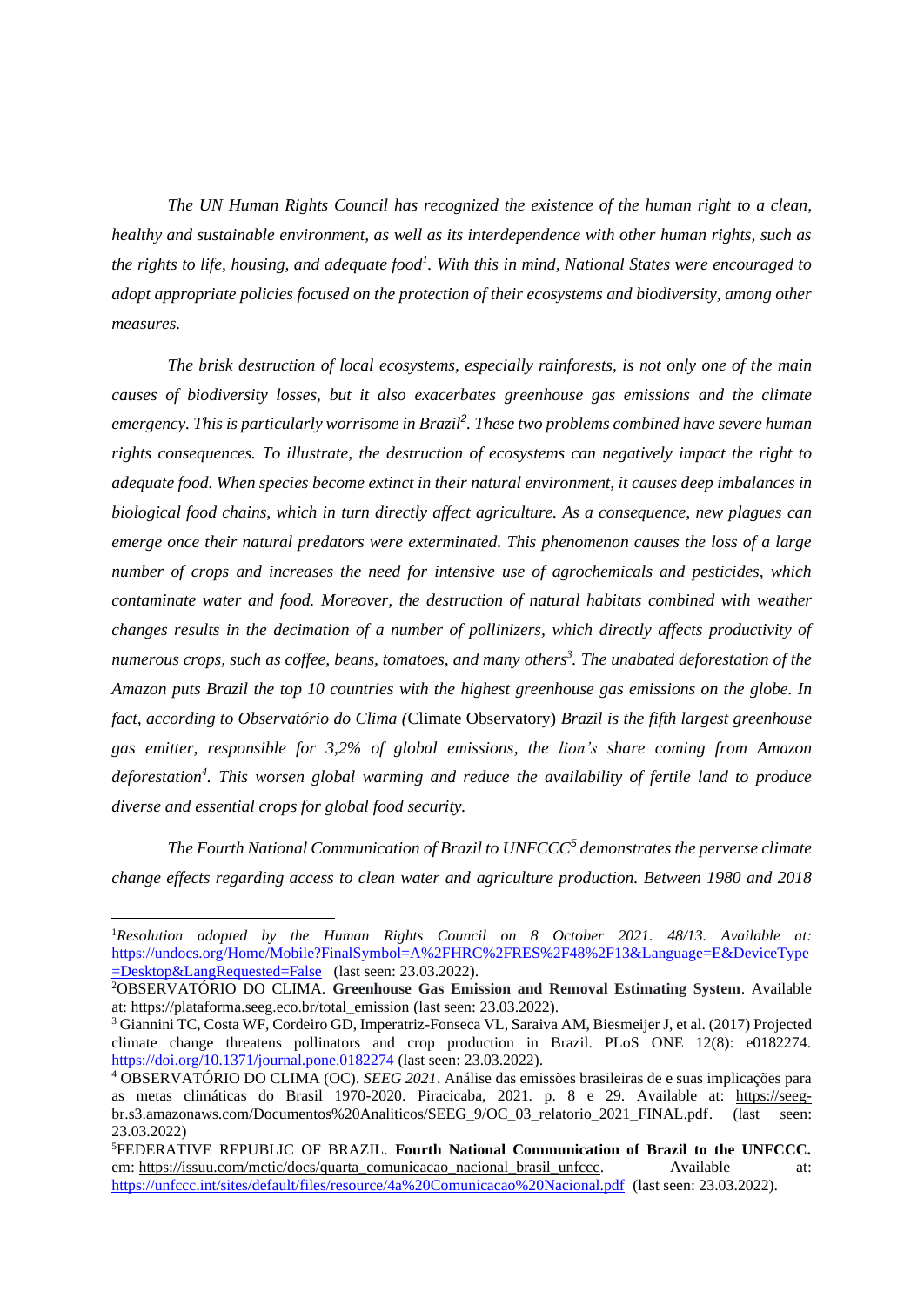*there was a reduction in the hydric availability in the country, and analysis of future scenarios indicate a 80% decrease in the productivity of soy, 51% decrease in the productivity of corn, 46% decrease in the productivity of wheat, among other products.* 

*Climate change has already had an adverse impact on the environment and will continue to do so even more drastically on people's life, health, and food security. To mitigate this catastrophic scenario, halting Amazon's deforestation is paramount. Changes in the use of land and soil for agriculture and cattle rearing are the main causes of Brazilian greenhouse gas emissions.* 

*This report aims to evaluate the implementation of two recommendations adopted by Brazil in the third cycle of the UPR. Both relate to Amazon deforestation (described below). Moreover, organizations subscribing to this report propose new recommendations to be issued to Brazil, to promote the right to a clean, healthy and sustainable environment, which will consequently promote the right to life, health, and adequate food.* 

> *#55: Continue its efforts on the implementation of the National Policy on Climate Change on reducing deforestation in the Amazon region.*

> *#239: Speed up through executive action the processes of demarcation and protection of the lands of indigenous peoples and protect their respective rights.*

#### *Methodological note*

The data used in this report related to Amazon deforestation and environmental degradation inside Indigenous Lands sourced from official data produced by the National Institute for Space Research in the Brazilian Ministry of Science and Technology. The Institute relies on two tools to monitor deforestation and environmental degradation in the Amazon.

The first one, *Measurement of Deforestation by Remote Sensing – PRODES* (Portuguese acronym), carries out satellite monitoring of clear-cut deforestation in the Amazon and has produced, since 1988, annual deforestation rates in the region, which are used by the Brazilian government to establish public policies. Every mention of deforestation rates or "official data" in this report is based on PRODES data.

The second one, *Deforestation Detection in Real Time* – DETER (Portuguese acronym), is an alert tool for monitoring and controlling deforestation, especially for the Brazilian Amazon. DETER registers different types and levels of environmental degradation. It provided the evidence Instituto Socioambiental (*Socio-environmental Institute*) used to produce its analysis on environmental degradation inside Indigenous Lands.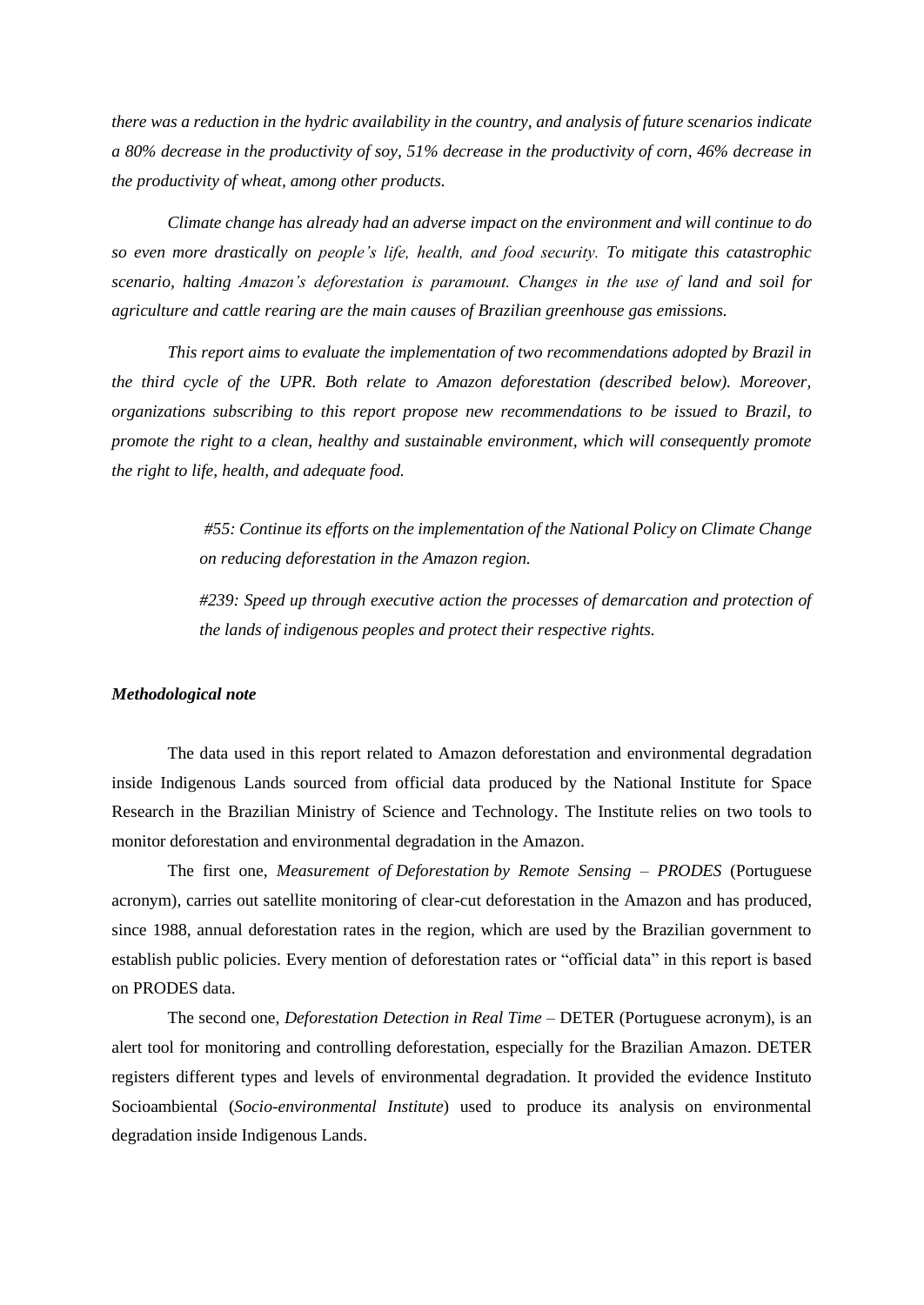Other data, such as the number of infractions issued by IBAMA; or budget spendings; were either gathered from governmental databases by civil society organizations; or produced by governmental institutions, such as the Controller-General. Civil society reports and/or official institutions' documents that provided the information quoted hereunder are duly mentioned in endnotes.

## **The rise in Amazon deforestation: recommendations 55 and 239 were not implemented**

 The *National Policy on Climate Change - NPCC<sup>6</sup>* determined that, by 2020, deforestation in the Amazon had to be decreased by 80% in relation to the average verified between 1996 and 2005<sup>7</sup>. It sets a maximum limit of 3.925 km² annual deforestation in 2020.

In 2017, the year the recommendation 55 was adopted, deforestation reached 6.947 km² (official data – please, refer to *Methodological note* above). To implement recommendation 55, Brazil was expected maximize its efforts to reduce this rate, reaching the goal established by the NPCC (3.925  $km<sup>2</sup>$ ).

However, this was not the case. Since 2018, deforestation has risen at exponential rates – year after year. According to official data, the total deforestation in 2018 was 7,536 km², in 2019 it climbed to 10,129 km², and in 2020 it increased to **10,851 km²**. This means that **in 2020 the deforestation rates in the Amazon were over two times higher than they were allowed to be, according to the goal established by the NPCC. The difference was 6.926 km²**, an area twice the size of Luxembourg.

 In 2021, the problem was worsened. According to official data, the deforestation rate in 2021 is estimated to have been **13.235 km² - an area over three times the threshold established by NPCC,**  and almost two times higher than the deforestation rate in the year the recommendation was adopted (2017). **The difference between 2021 estimated deforestation and the NPCC established goal for 2020 is about 9.310 km²,** an area the size of Cyprus.

The graph below illustrates this situation.

<sup>6</sup> Established by Law 12,187/2009 and regulated by Decree 9,578/2018. Available at: [http://www.planalto.gov.br/ccivil\\_03/\\_ato2007-2010/2009/lei/l12187.htm](http://www.planalto.gov.br/ccivil_03/_ato2007-2010/2009/lei/l12187.htm) e

[http://www.planalto.gov.br/ccivil\\_03/\\_ato2015-2018/2018/decreto/d9578.htm](http://www.planalto.gov.br/ccivil_03/_ato2015-2018/2018/decreto/d9578.htm) (last seen: 23.03.2022).

<sup>&</sup>lt;sup>7</sup> Article 12 of the Law 12.187/2009, in accordance with article 19, paragraph 1, item I, of Decree 9,578/2008.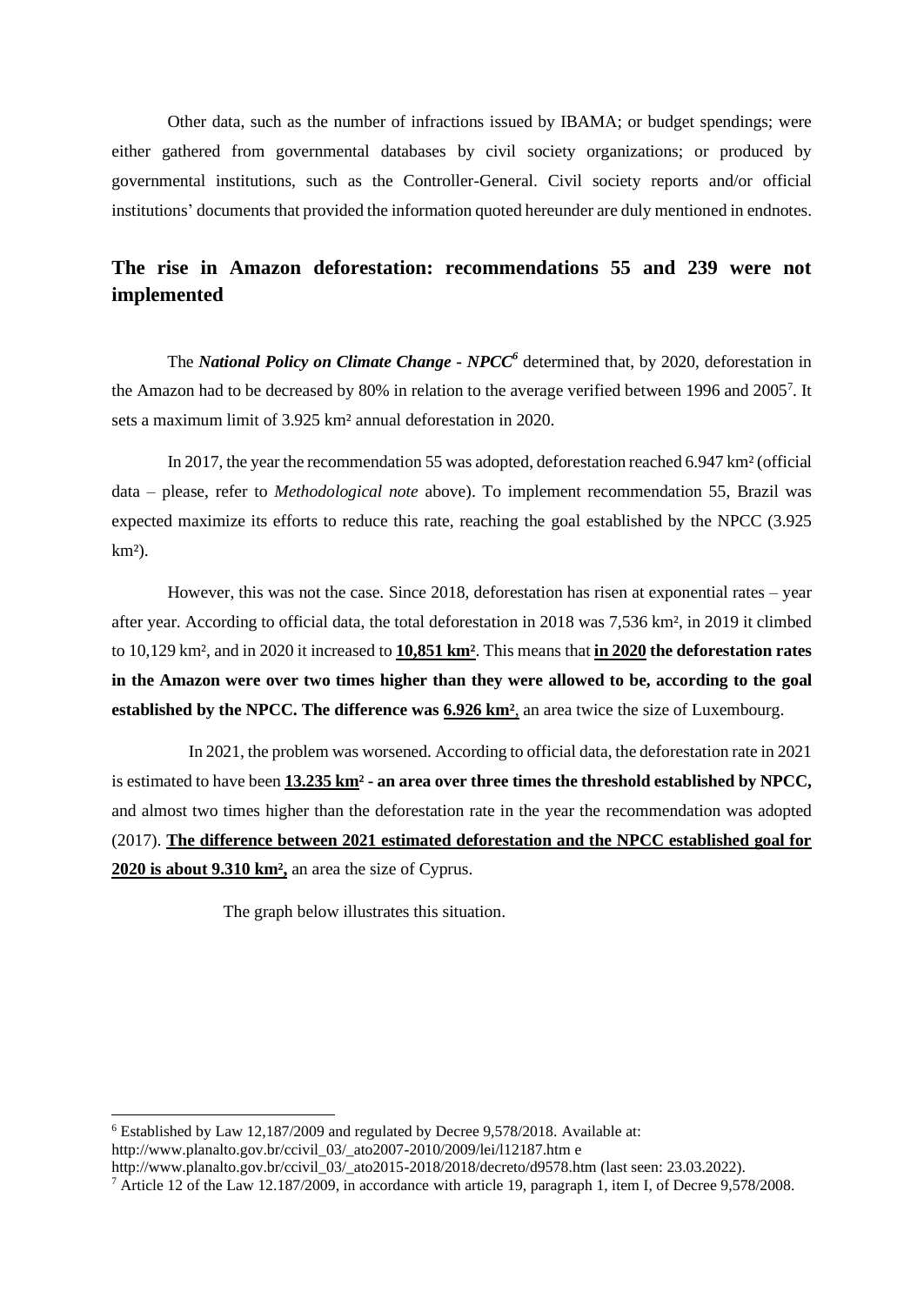

According to *Observatório do Clima (Climate Observatory)*, in 2021 deforestation reached three records: (i) it was the highest level of deforestation in 15 years, since 2006; (ii) it was the first time deforestation rates increased three times consecutively during the same presidential mandate, since 1988 when rates started being assessed; and (iii) it was the first time deforestation rates increased four times in a row (from 2018 to 2021)<sup>8</sup>. The graph below, based on official data, illustrates this scenario:

<sup>8</sup> OBSERVATÓRIO DO CLIMA. **The Bill Has Come Due:** *the third year of environmental havoc under Jair Bolsonaro*. 2022. p. 13. Available at: [https://www.oc.eco.br/wp-content/uploads/2022/02/Relato%CC%81rio-](https://www.oc.eco.br/wp-content/uploads/2022/02/Relato%CC%81rio-OC.pdf)[OC.pdf](https://www.oc.eco.br/wp-content/uploads/2022/02/Relato%CC%81rio-OC.pdf) (last seen: 03.23.2022)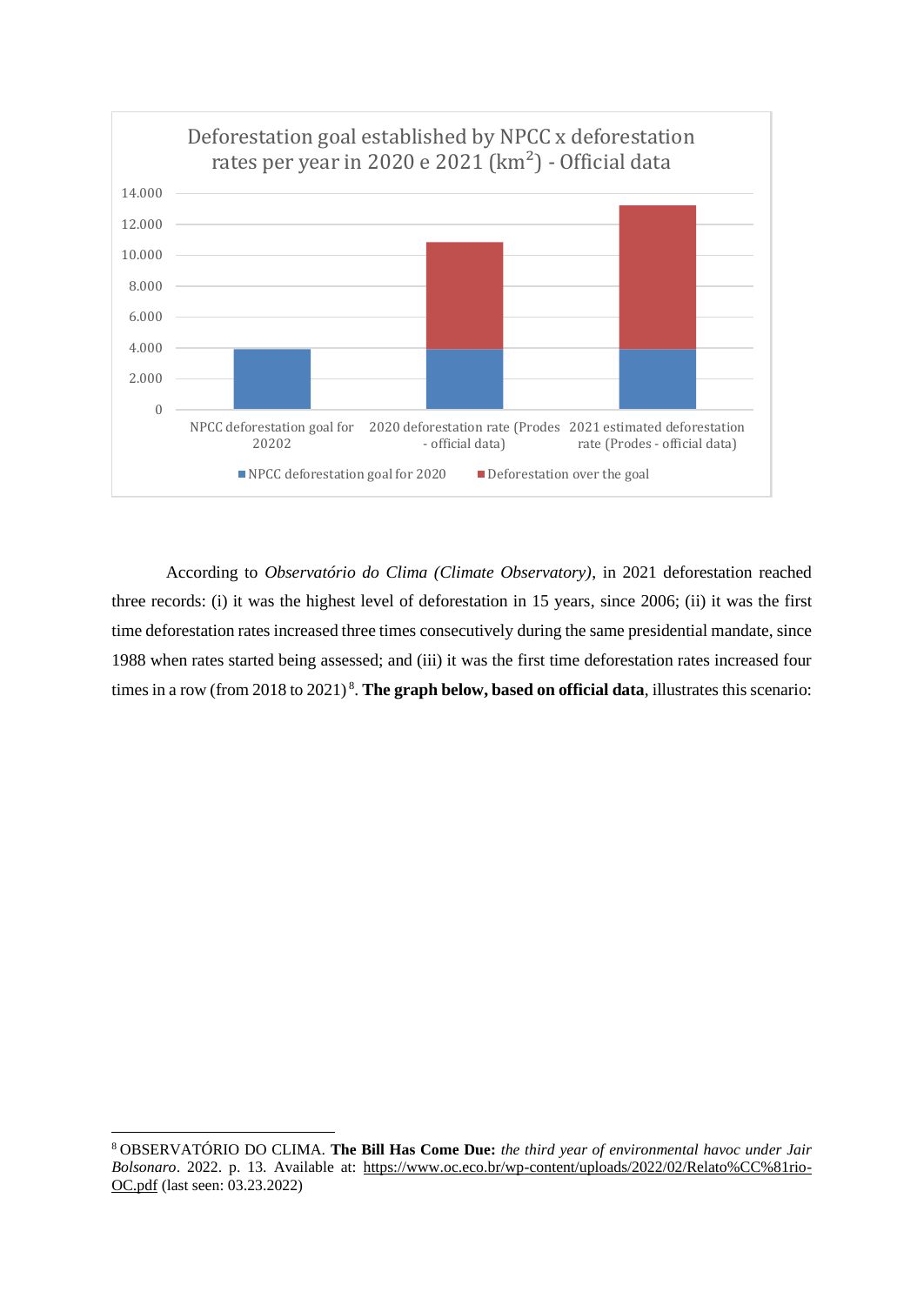

According to official data, the increase of deforestation in Protected Areas in the Amazon has never been so dramatic. **In Conservation Units, deforestation reached 1,382 km<sup>2</sup>in 2021, the highest level since 2008**. Since 2019, these rates have remained above 1,000 km², also the highest rates since 2008 (see graph below). Deforestation in Indigenous Land has drastically increased in the last few years (more information below). Conservation Units and Indigenous Lands are specific types of protected lands according to Brazilian Law. In most cases, the national legal framework bans deforestation in these areas. The increase of deforestation inside Conservation Units and Indigenous Lands **constitutes evidence of failure in law enforcement. Public Authorities were supposed to protect these areas. However, they did not comply with their duty.**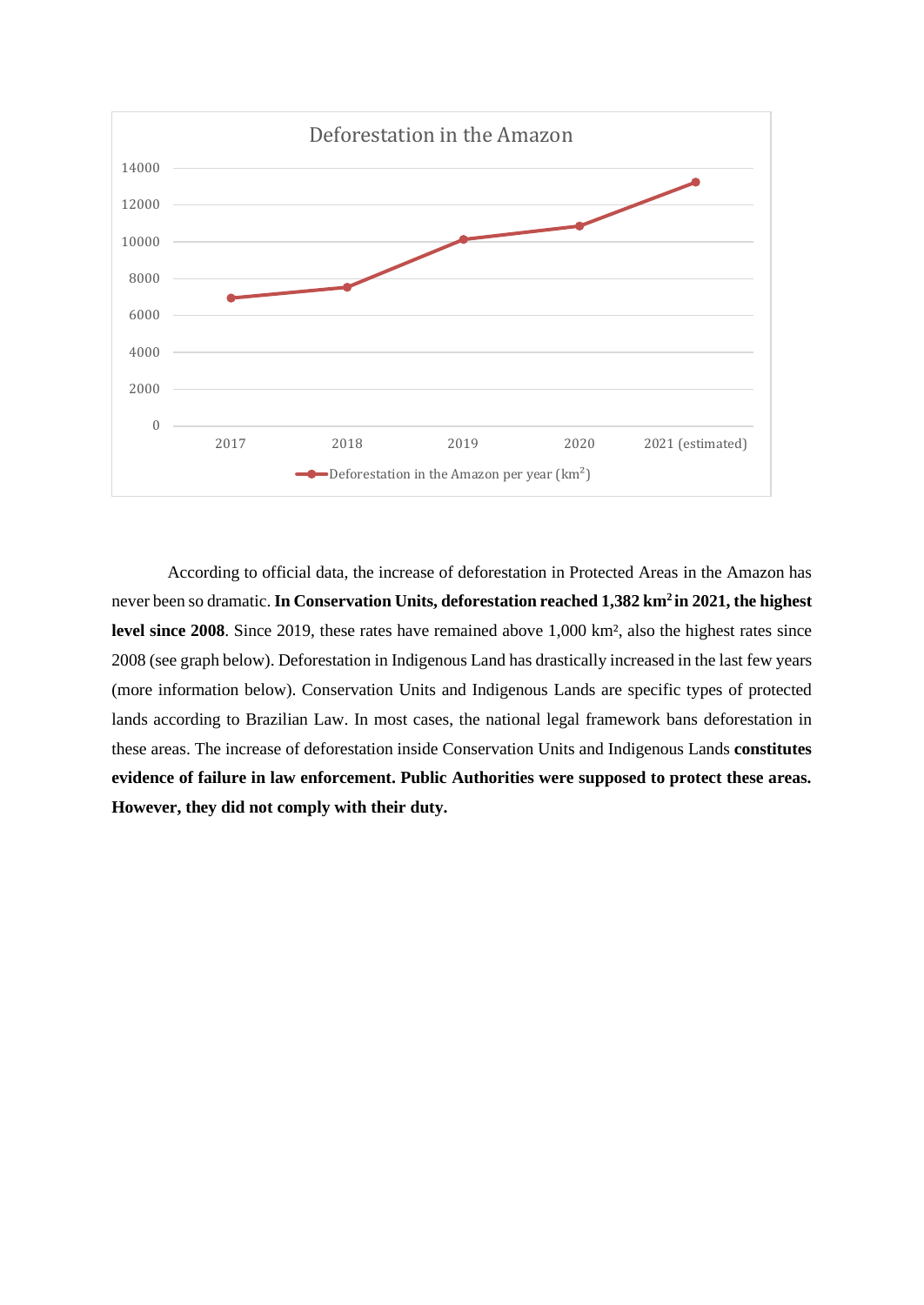



Therefore, not only did Brazil not make enough efforts to implement the NPCC goals on reducing deforestation in the Amazon, but it also did not act sufficiently to protect Indigenous Land, as granted by Brazilian Law. On the contrary, what has happened is a considerable reduction of public efforts to protect the biome.

### **Reasons for non-implementation: PPCDAm interruption and abandonment.**

In order to reduce deforestation, the NPCC relies on a crucial element: The **Action Plan to Prevent and Control Amazon Deforestation** (PPCDAm - Portuguese acronym)<sup>9</sup>. The PPCDAm was a thorough and complex environmental based on quadrennial *operational plans*. Implemented in 2004, it was responsible for a relevant reduction in Amazon deforestation between 2006 and 2012 (see graph below). However, in 2019 this policy was interrupted and abandoned**<sup>10</sup> .**

<sup>9</sup> Article 6, item III, of Law 12,187/2009, in accordance with with article 17, item I, of Decree 9,578/2008.

<sup>&</sup>lt;sup>10</sup> Seven political parties and ten civil society organizations took legal actions asking the country's highest court to order the federal government to resume the PPCDAm, with the adoption of concrete measures to reduce deforestation in the Amazon, at compatible rates with the international commitments assumed by Brazil. The lawsuit is ongoing at the Federal Supreme Court, under identification ADPF 760. The entirety of the process can be found here: [http://portal.stf.jus.br/processos/detalhe.asp?incidente=6049993.](http://portal.stf.jus.br/processos/detalhe.asp?incidente=6049993) A summary of the case, in English, can be found here: [http://climatecasechart.com/climate-change-litigation/wp](http://climatecasechart.com/climate-change-litigation/wp-content/uploads/sites/16/non-us-case-documents/2020/20201111_ADPF-760_application-1.pdf)[content/uploads/sites/16/non-us-case-documents/2020/20201111\\_ADPF-760\\_application-1.pdf](http://climatecasechart.com/climate-change-litigation/wp-content/uploads/sites/16/non-us-case-documents/2020/20201111_ADPF-760_application-1.pdf) (last seen: 03.23. 2022).

One day after the Vice President of the Republic admitted, on July 9, 2020, that the government had no plan to reduce deforestation, the "Plan for Control of Illegal Deforestation and Recovery of Native Vegetation 2020- 2023" was announced. The document, however, has serious structural deficiencies. Firstly, it is not suitable to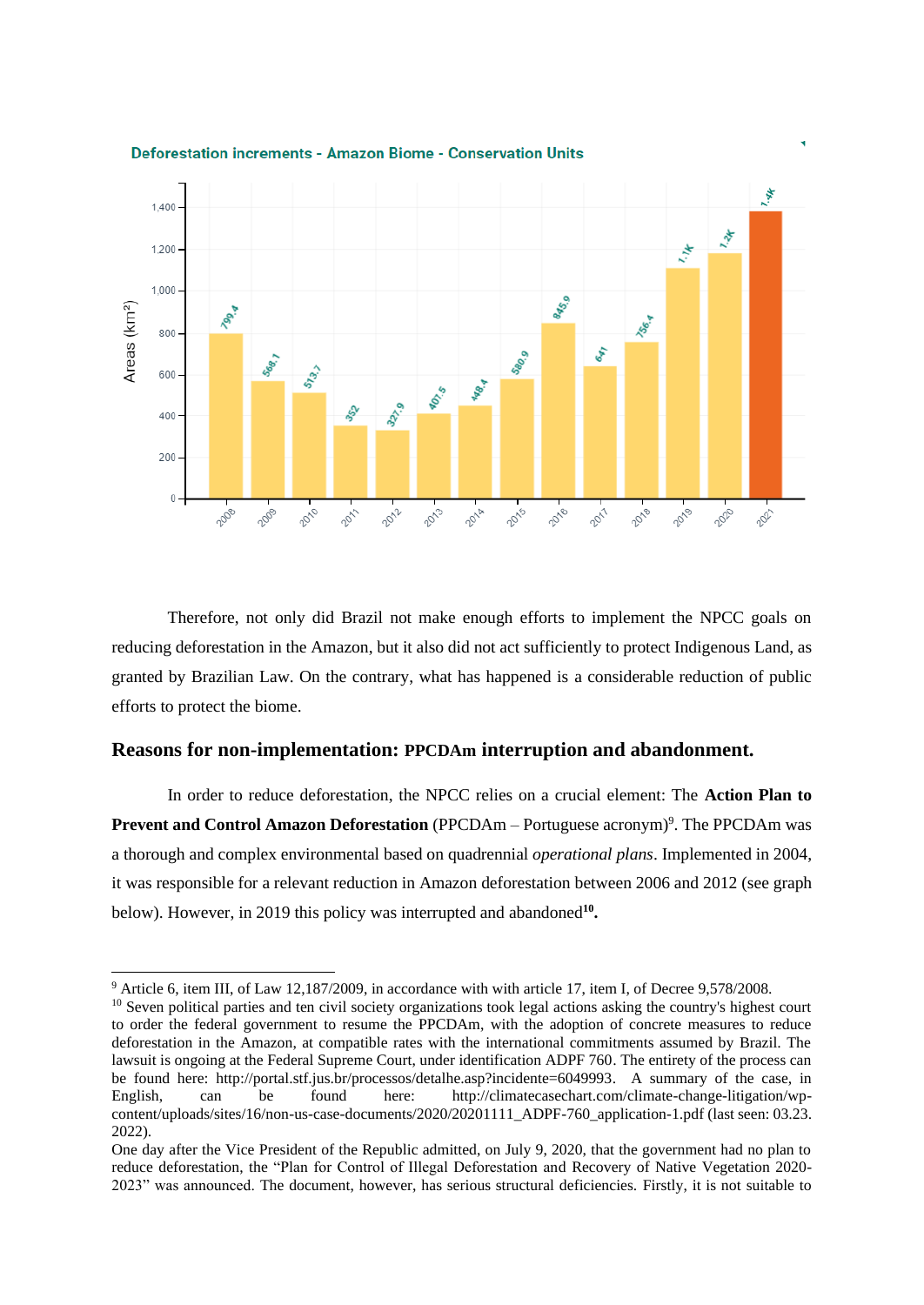

## *The decline of Inspection activities.*

More than 90% of deforestation in the Amazon is illegal<sup>11</sup>. To counter deforestation, the government must impede all illegal activities. This is the reason one of the key components of PPCDAm are environmental inspections, which encompass several activities, including the identification of illicit actions perpetrated by environmental wrongdoers and the enforcement of administrative penalties against them. Regarded as "essential to suppress environmental infractions and (...) their immediate effects"<sup>12</sup>, according to the official *operational plan 2016-2020*, environmental inspections have been substantially reduced in the past three years, even with the escalating deforestation during this period. This reduction does not contribute to countering deforestation or protecting Indigenous Lands. On the contrary, it encourages wrongdoers to act, stimulating further increase of deforestation.

replace the PPCDAm, as it covers all biomes and is not specific to the Amazon. Moreover, it does not have strategic guidelines; goals; actions defined for each goal; lines of action; schedule; skills distribution; articulations with actors other than the federal government (especially with state governments); resource sources; expected results; sources of resources or indicators for monitoring expected results. With only 25 pages, including cover, table of contents, references, etc., the document is a compilation of generalities. In an operational audit to assess the effectiveness of the measures adopted by the federal government to contain deforestation and fires in the Amazon, **the Federal Audit Court identified a series of deficiencies in the aforementioned plan. It was also recognized that the PPCDAm did not guide the actions of the current federal government and that, in 2020, months went by without there being even a formal plan to combat deforestation in the Amazon. TC 038.045/2019-2***.* Available at: [https://portal.tcu.gov.br/imprensa/noticias/aumento-do-desmatamento-e-reducao](https://portal.tcu.gov.br/imprensa/noticias/aumento-do-desmatamento-e-reducao-na-aplicacao-de-sancoes-administrativas.htm)[na-aplicacao-de-sancoes-administrativas.htm](https://portal.tcu.gov.br/imprensa/noticias/aumento-do-desmatamento-e-reducao-na-aplicacao-de-sancoes-administrativas.htm) (last seen: 23.03.2022)..

<sup>&</sup>lt;sup>11</sup> RAJÃO, Raoni; et all. Desmatamento Ilegal na Amazônia e no Matopiba: falta transparência e acesso à informação. Policy Brief. UFMG, ICV, Imaflora, WWF-Brasil. Available at: https://www.wwf.org.br/?78570/Estudo-inedito-aponta-falta-de-transparencia-e-ilegalidade-em-94-dodesmatamento-na-Amazonia-e-Matopiba (last seen: 23.03.2022).

 $12$  Action Plan for the Prevention and Control of Deforestation in the Amazon – PPCDAM: operational plan *2016-2020*. p.2. Available at:

[http://www.fundoamazonia.gov.br/export/sites/default/pt/.galleries/documentos/prevencao-e-controle-do](http://www.fundoamazonia.gov.br/export/sites/default/pt/.galleries/documentos/prevencao-e-controle-do-desmatamento/PPCDAm_Plano-Operativo.pdf)[desmatamento/PPCDAm\\_Plano-Operativo.pdf](http://www.fundoamazonia.gov.br/export/sites/default/pt/.galleries/documentos/prevencao-e-controle-do-desmatamento/PPCDAm_Plano-Operativo.pdf) (last seen: 02.03.2022)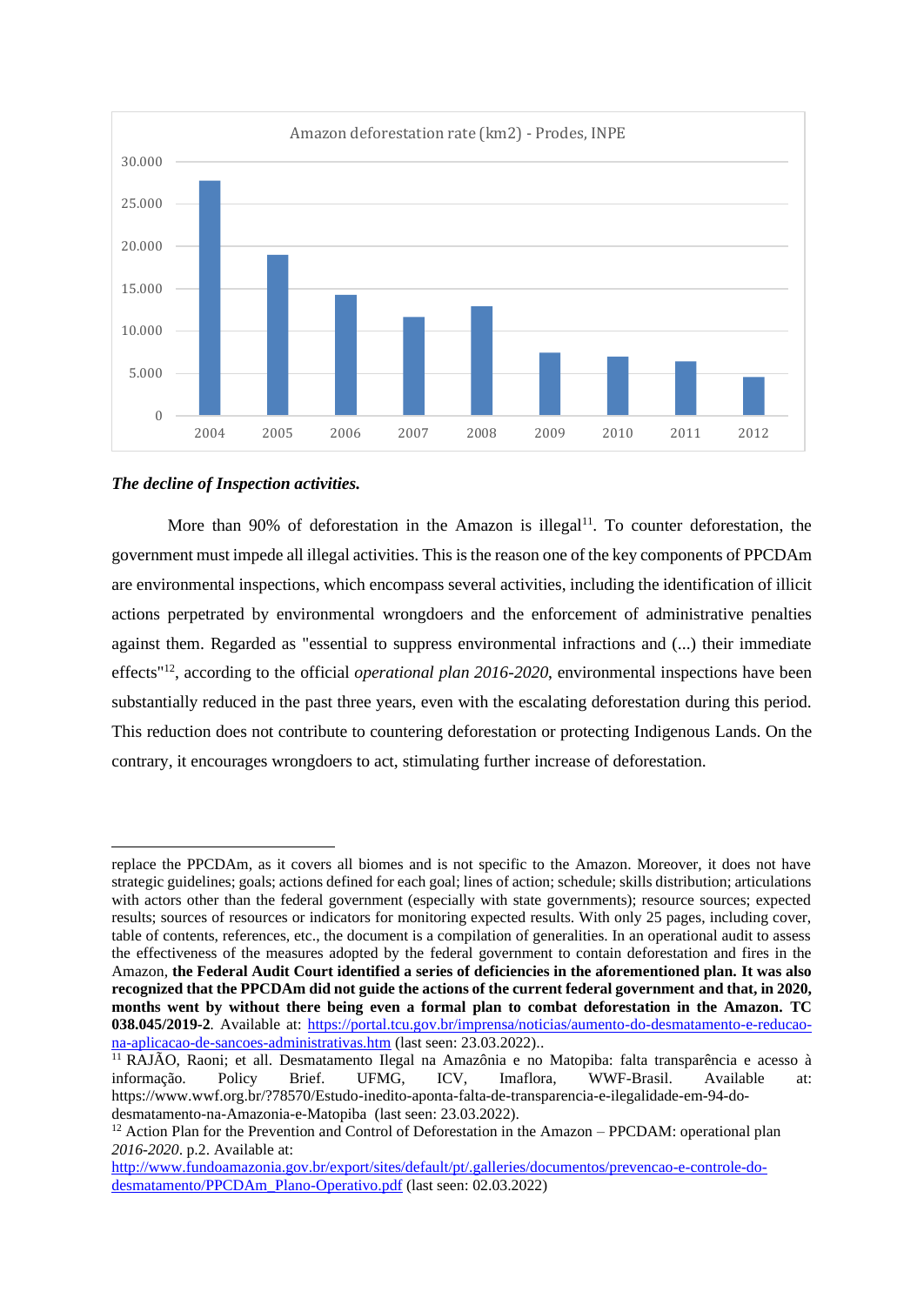**"Infraction notices" are the first step in IBAMA's "penalty proceeding".** They are official documents that identify illicit actions against the environment. They are also the starting point of an administrative procedure held by the federal agency to determine whether an individual or company is responsible for committing the identified infraction and what sanction will be imposed. During the "penalty proceeding" period, the alleged wrongdoer has the chance to defend itself.

According to official data gathered by the civil society organizations APIB, ISA, OC, Conectas, and others, the number of *infraction notices* issued by IBAMA (the federal environmental agency) dropped sharply. **Notices related to illegal deforestation in the Amazon decreased 29% in 2019, and 46% in 2020, in comparison to 2018<sup>13</sup> .**

**In the context of the significant increase in deforestation rates, the sharp decline in**  *infraction notices* **issued by IBAMA shows an extremely worrisome reduction in inspection activities to protect the Amazon rainforest against deforestation.** 

 In a recent report, Observatório do Clima (*Climate Observatory*) concluded that **from August 2020 to July 2021, the number of** *infraction notices* **to deforestation in the Amazon issued by IBAMA was the lowest in two decades and represented a drop of 40% in relation to the period of August 2017 and July 2018**<sup>14</sup>. The graph below illustrates this situation and shows the correlation between the decrease in inspection and the increase of deforestation, in the past few years:

<sup>13</sup>OBSERVATÓRIO DO CLIMA, et al. **Executive Summary:** *Organizations take Brazilian government to the Supreme Court over deforestation and guman rights abuses*. 2020. Available at: [http://climatecasechart.com/climate-change-litigation/wp-content/uploads/sites/16/non-us-case](http://climatecasechart.com/climate-change-litigation/wp-content/uploads/sites/16/non-us-case-documents/2020/20201111_ADPF-760_application-1.pdf)[documents/2020/20201111\\_ADPF-760\\_application-1.pdf](http://climatecasechart.com/climate-change-litigation/wp-content/uploads/sites/16/non-us-case-documents/2020/20201111_ADPF-760_application-1.pdf) (last seen: 23.03.2022).

<sup>&</sup>lt;sup>14</sup> "If the data from January to December is considered, the negative record is repeated – the average in the three years of the Bolsonaro administration was 2,963 infraction notices for crimes against the flora in the nine states that make up the Legal Amazon, a number that is 40% lower than the average for the decade before to the current administration (4,864). Embargoes and seizures carried out by environmental inspectors in the Amazon also plummeted under Bolsonaro. In 2021, embargoes on rural properties dropped 70% compared to 2018, the last year of the Temer administration: 722 were registered in the Amazon, against 2,368 in 2018. The embargo is one of the most effective measures to combat deforestation, as it causes immediate economic restrictions to offenders. When his area is embargoed, the farmer is prevented from selling products derived from the place where the environmental damage occurred. In the case of seizures, there was a drop of 80% in the same period - there were 452 in the Amazon in 2021, against 2,391 in 2018.". OBSERVATÓRIO DO CLIMA. **The Bill Has Come Due:** *the third year of environmental havoc under Jair Bolsonaro*. 2022. p. 13. Available at[: https://www.oc.eco.br/wp](https://www.oc.eco.br/wp-content/uploads/2022/02/Relato%CC%81rio-OC.pdf)[content/uploads/2022/02/Relato%CC%81rio-OC.pdf](https://www.oc.eco.br/wp-content/uploads/2022/02/Relato%CC%81rio-OC.pdf) (last seen: 03.23.2022)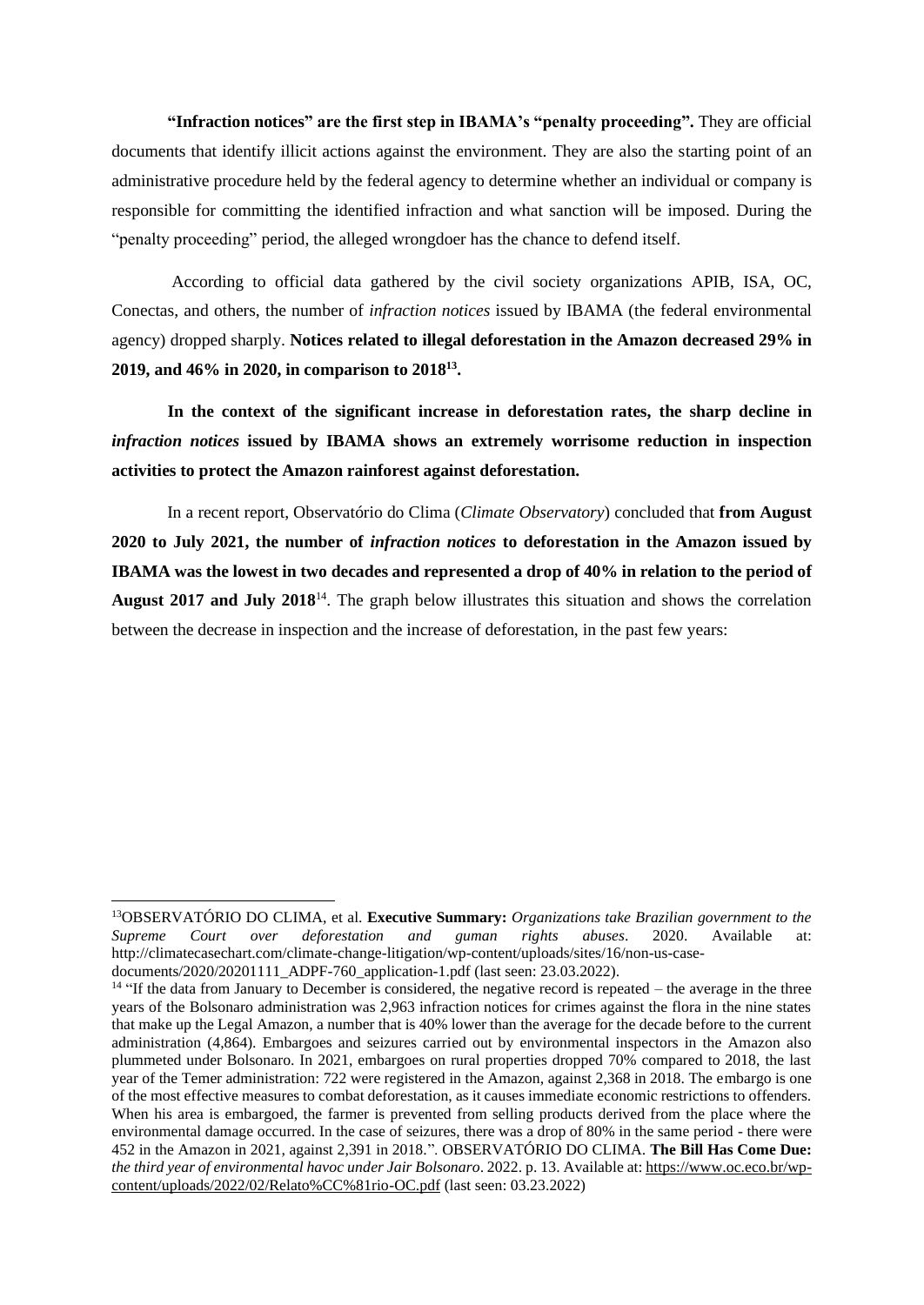#### **REDUCED FINES IN THE FIELD BY MORE THAN 80%.**

Jair Bolsonaro, January 17, 2022



#### DEFORESTATION IN THE AMAZON X IBAMA FINES

Sources: Inpe and Ibama. Data downloaded in January 2022.

Along the same lines, the Brazilian Senate's Environmental Committee identified an **expressive drop in inspection and control of environmental crimes, both in the number of notices of infraction issued and in the number of inspection operations executed, in 2019**<sup>15</sup> .

When analyzing IBAMA's "penalty proceedings", WWF-Brasil and the Climate Policy Initiative identified an alarming interruption of IBAMA's activities<sup>16</sup>. Between October 2019<sup>17</sup> and May 2021, almost all (98%) of the 1154 notices of infractions issued by IBAMA were put on hold – that is, after issuing the notice of infraction, IBAMA was not able proceed with "penalty proceeding". The seventeen proceedings related to the most critical deforestation cases also remained on hold in the period. Considering these cases together, wrongdoers are accused of destroying more than 400 thousand

<sup>&</sup>lt;sup>15</sup> "The reduction in the number of fines is in line with the reduction in the number of IBAMA inspection operations scheduled for 2019. The retraction in IBAMA's command and control actions is in line with the aforementioned discontinuity in the coordination of policies to combat deforestation, which was the responsibility of the MMA and which is now experiencing a void: there is no government agency currently in charge of coordinating policies to combat deforestation. The withdrawal of all competences related to combating deforestation from the MMA is part of the weakeningof the Ministry's technical and political role since 2019." Available for download at: [https://legis.senado.leg.br/sdleg-getter/documento/download/be24ff00-0608-4f8b-](https://legis.senado.leg.br/sdleg-getter/documento/download/be24ff00-0608-4f8b-9d57-804c33097882)[9d57-804c33097882](https://legis.senado.leg.br/sdleg-getter/documento/download/be24ff00-0608-4f8b-9d57-804c33097882) (last seen: 22.03.2022)

<sup>16</sup> Lopes, Cristina L., João Mourão, Joana Chiavari, Clarissa Gandour. **Conciliação Ambiental e Desmatamento na Amazônia Implicações e Desafios a partir de Evidências**. Rio de Janeiro: Climate Policy Initiative e WWF-Brasil, 2021. Available at[: https://wwfbr.awsassets.panda.org/downloads/pb\\_wwf\\_pt.pdf](https://wwfbr.awsassets.panda.org/downloads/pb_wwf_pt.pdf) (last seen: 23.03.2022). <sup>17</sup> In October 2019, Decree No. 9,760/2019 entered in force. This Decree amended IBAMA's "penalty proceeding" rules.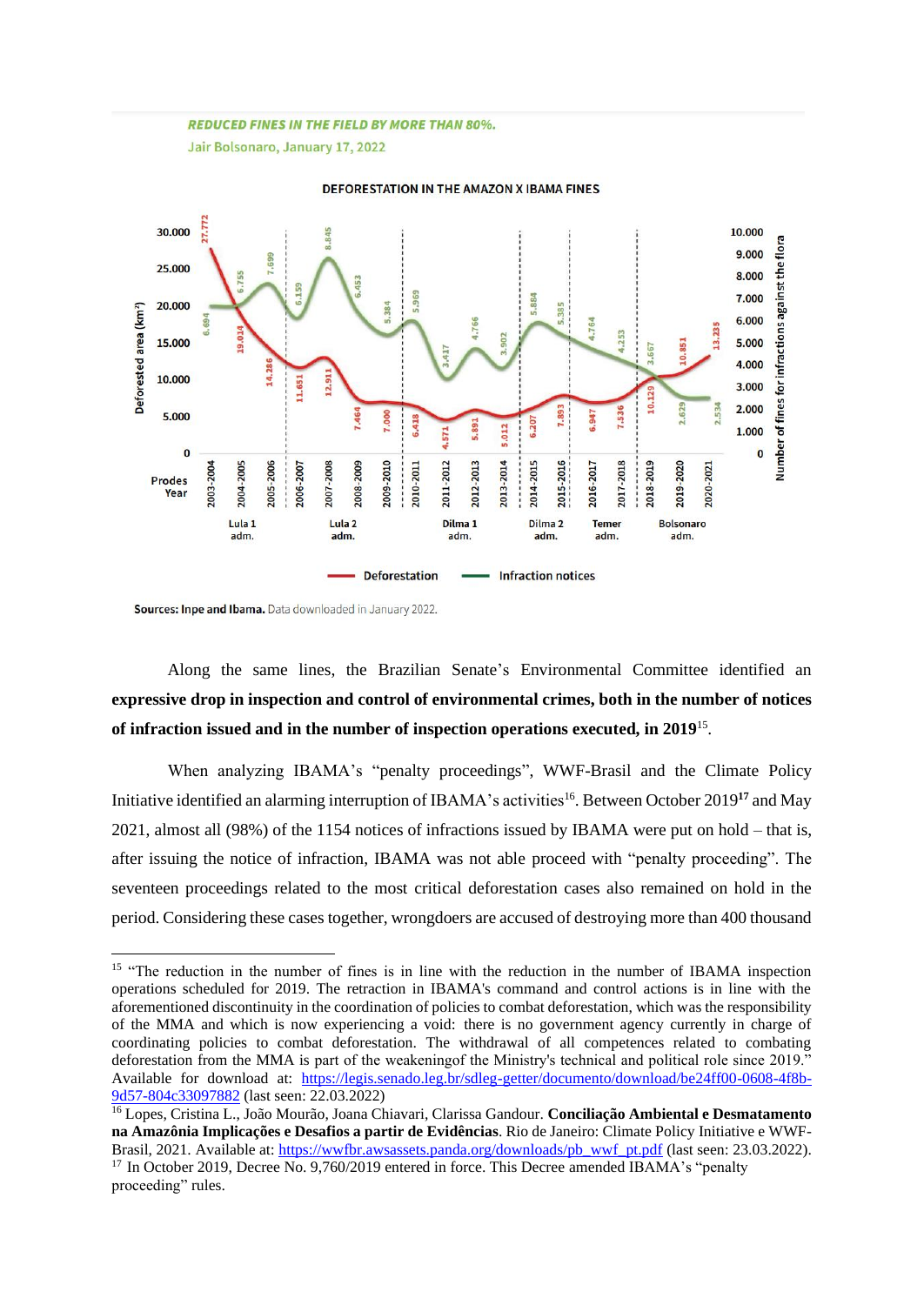hectares square of the Amazon rainforest. They are being charged with fines that, together, add more than R\$ 380,000,000.00 (which is four times more than all the money spent by IBAMA in inspection activities in 2021 – IBAMA spent R\$ 88,000,000.00 by December 2021<sup>18</sup>). These interruptions in the "penalty proceedings" entail a serious failure in environmental inspection and law enforcement since wrongdoers are not duly trialed and sanctioned. They stimulated a widespread feeling of impunity, further encouraging wrongdoers to practice illegal deforestation.

 This diagnosis is supported by researchers from the Universidade Federal de Minas Gerais (*Federal University of Minas Gerais*), who identified that after 2019, 98% of the penalty proceedings from IBAMA related to environmental violations were put on hold $1<sup>9</sup>$ .

Although carrying out the inspection is not enough, it is clearly an essential step to halt deforestation in the Amazon and other biomes. Given the connection between Amazon deforestation and climate change, inspection is thus indispensable to prevent further climate change aggravation, as well as its dramatic consequences to basic human rights, such as life, wealth, and food security.

Therefore, the subscribing organizations urge the following recommendations to be issued to Brazil:

> *# To prohibit any deforestation in the Amazon for at least five (5) years, with exceptions made for subsistence agriculture and practices of traditional populations, smallholder agriculture, sustainable forestry, works of public utility and national security issues.*

> *# To publish an annual report assessing the implementation climate change mitigation actions, according to the NPPC, based on objective indicators.*

> *# To elaborate and implement an effective plan to halt deforestation in the Amazon, designed upon thematic axes, strategic guidelines, objectives, priority actions, and expected results, and provide enough resources for its appropriate implementation.*

> *# To resume IBAMA's penalty proceedings of federal environmental infractions, issuing consistent sanctions against wrongdoers, and ensuring all procedure are completed in*

<sup>18</sup> OBSERVATÓRIO DO CLIMA. **The Bill Has Come Due:** *the third year of environmental havoc under Jair Bolsonaro*. 2022. p. 13. Available at[: https://www.oc.eco.br/wp-content/uploads/2022/02/Relato%CC%81rio-](https://www.oc.eco.br/wp-content/uploads/2022/02/Relato%CC%81rio-OC.pdf)[OC.pdf](https://www.oc.eco.br/wp-content/uploads/2022/02/Relato%CC%81rio-OC.pdf) (last seen: 03.23.2022)

<sup>&</sup>lt;sup>19</sup> "More than 2 years after the creation of the [environmental conciliation] nucleus, only 252 conciliation hearings were concluded, which represents less than 2% of the infraction notices carried out in the same period (26). This indicates that almost all infraction notices carried out between 2019 and 2020 are still suspended. Therefore, despite a great public effort (people, technology, budget) to implement this mechanism, the nucleus must generate few effective results, in addition to increasing the risk of statute of limitations, improper negotiations, and reducing the deterrence of infractions.". RAJÃO, Raoni, et al. **Dicotomia da impunidade do desmatamento ilegal (Dichotomy of impunity for illegal deforestation)**. CSR e LAGESA/UFMG. 2021. p. 6. Available at [https://csr.ufmg.br/csr/wp-content/uploads/2021/06/Rajao\\_Schmitt-et-al\\_Julgamentos-IBAMA\\_final.pdf](https://csr.ufmg.br/csr/wp-content/uploads/2021/06/Rajao_Schmitt-et-al_Julgamentos-IBAMA_final.pdf) (last seen:02.23.2022).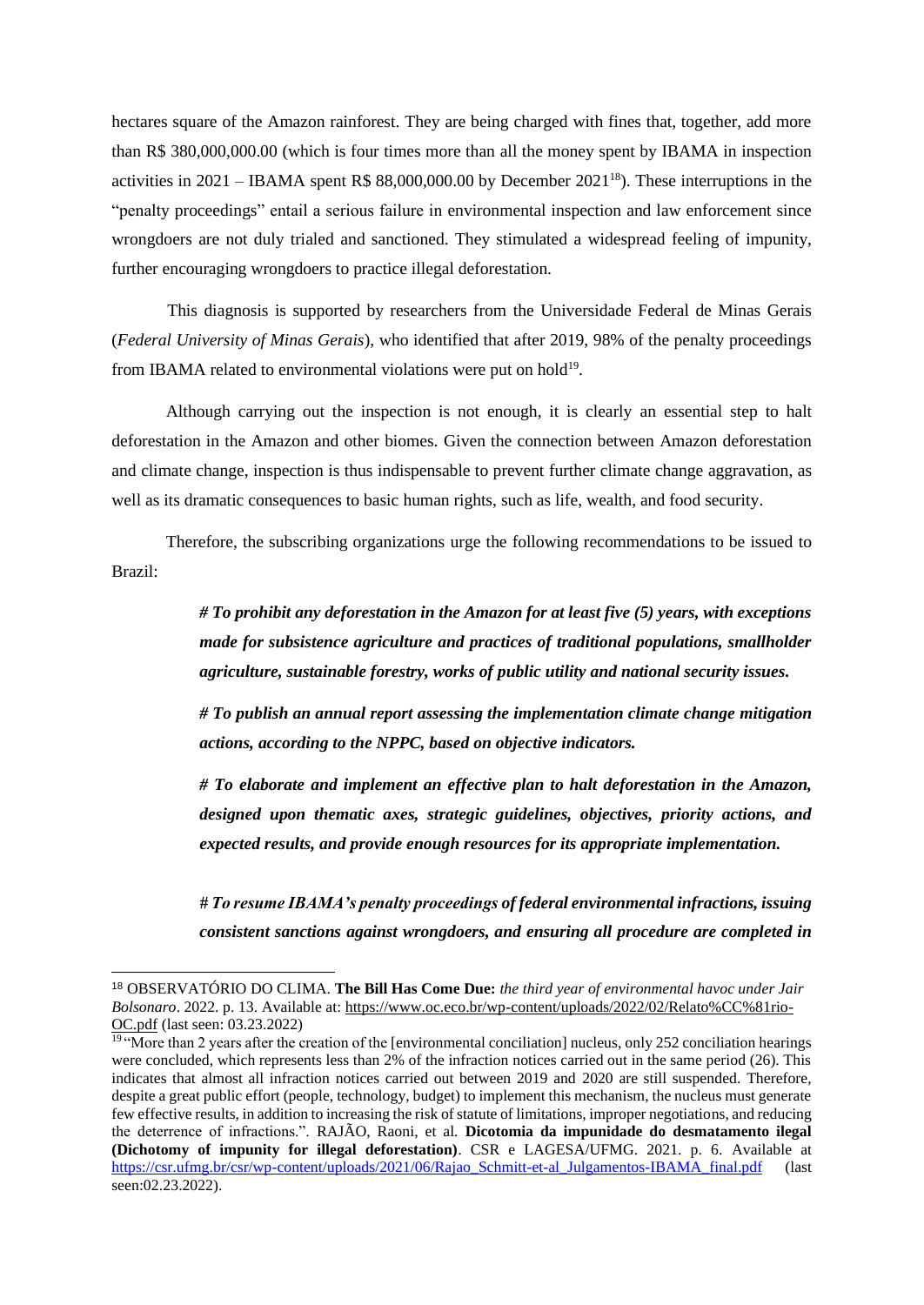*under 3 years<sup>20</sup>, especially the ones related to deforestation of large areas (more than 50 hectares).* 

*# To make IBAMA's penalty proceeding rules more efficient and effective, and to improve IBAMA's operational capacity, so these proceedings can be concluded in three years at most.* 

#### *Interruption of Amazon Fund operations and lack of funds to implement* **PPCDAm**

 The *Amazon Fund* is an *international cooperation mechanism* created with resources from international donations<sup>21</sup>. The Fund was created to finances projects to halt deforestation. Financial resources had to be allocated to projects aligned with the PPCDAm guidelines, which meant, projects that contributed to *monitoring and combating deforestation, and promoting the conservation and*  sustainable use of the forest<sup>22</sup>.

 For years the Amazon Fund was one of the main sources of funding for activities developed by public authorities and civil society organizations to protect the rainforest. As of today, the Fund has received R\$ 3,3 billion<sup>23</sup>. Until 2018, financial resources allocated to projects added up to R\$ 1.8 billion; and R\$ 1.1billion was disbursed to a total of 103 projects<sup>24</sup>. In 2018, a major part of resources from the Amazon Fund (46%) was allocated to federal inspection and monitoring entities, such as IBAMA<sup>25</sup>.

However, in 2019 two important governance structures responsible for the Fund functioning terminated: the Technical Committee (TCFFA) and the Guidance Committee (GCFA) <sup>26</sup>. Since that year, due to those changes in the governance system, all donors have stopped contributing to the Fund,

 $20$  The three years period starts when the notice of infraction is issued and finishes when IBAMA issues its final decision.

 $21$  All relevant information are available at the Amazon Fund web site: <http://www.amazonfund.gov.br/en/amazon-fund/> (last seen: 23.03.2022).

 $^{22}$  Art. 1°, incisos I a VII, e parágrafo  $2^{\circ}$  do Decreto 6.527/2008.

<sup>&</sup>lt;sup>23</sup> Information available at:<http://www.amazonfund.gov.br/en/donations/> (last seen: 23.03.2022).

<sup>24</sup> AMAZON FUND. **Portfolio Report.** December 31, 2018. Available at: [http://www.fundoamazonia.gov.br/export/sites/default/pt/.galleries/documentos/informe-de-](http://www.fundoamazonia.gov.br/export/sites/default/pt/.galleries/documentos/informe-de-carteira/2018_12_Informe-da-Carteira-Fundo-Amazonia.pdf)

[carteira/2018\\_12\\_Informe-da-Carteira-Fundo-Amazonia.pdf](http://www.fundoamazonia.gov.br/export/sites/default/pt/.galleries/documentos/informe-de-carteira/2018_12_Informe-da-Carteira-Fundo-Amazonia.pdf) For the English version (values in dollars), please, refer to: [http://www.fundoamazonia.gov.br/export/sites/default/en/.galleries/documentos/portfolio](http://www.fundoamazonia.gov.br/export/sites/default/en/.galleries/documentos/portfolio-report/2018_12_Amazon-Fund-Porfolio-Report.pdf)[report/2018\\_12\\_Amazon-Fund-Porfolio-Report.pdf](http://www.fundoamazonia.gov.br/export/sites/default/en/.galleries/documentos/portfolio-report/2018_12_Amazon-Fund-Porfolio-Report.pdf) (last seen: 23.03.2022).

<sup>25</sup> CALIXTO, B. O dinheiro da Noruega está pagando a fiscalização da Amazônia. Revista Época, 2017. Available at: <http://epoca.globo.com/ciencia-e-meio-ambiente/blog-do-planeta/noticia/2017/08/o-dinheiro-da-

noruega-esta-pagando-fiscalizacao-da-amazonia.html>. (last seen: 03.23.2022)

<sup>&</sup>lt;sup>26</sup> The Guidance Committee (COFA), was responsible for establishing guidelines and criteria for the application of Amazon Fund resources, monitoring information on the application of resources and approving the Amazon Fund Activities Report. It had a tripartite composition, with members of the federal government, subnational governments and civil society entities (business and non-business). It was created by art. 4 of Decree 6.527/2008. It was extinguished by art. 1, CCII, of Decree No. 10.223/2020.The Technical Committee (CTFA) was responsible for attesting the amount of carbon emissions from deforestation calculated by the Ministry of the Environment. It evaluated the methodology for calculating the area of deforestation and the amount of carbon per hectare used in the calculation of emissions. It was made up of specialists of unblemished reputation and notorious technicalscientific knowledge, appointed by the Ministry of the Environment, after consultation with the Brazilian Forum on Climate Change. It was extinguished by art. 12, II, of Decree No. 10.144/2019.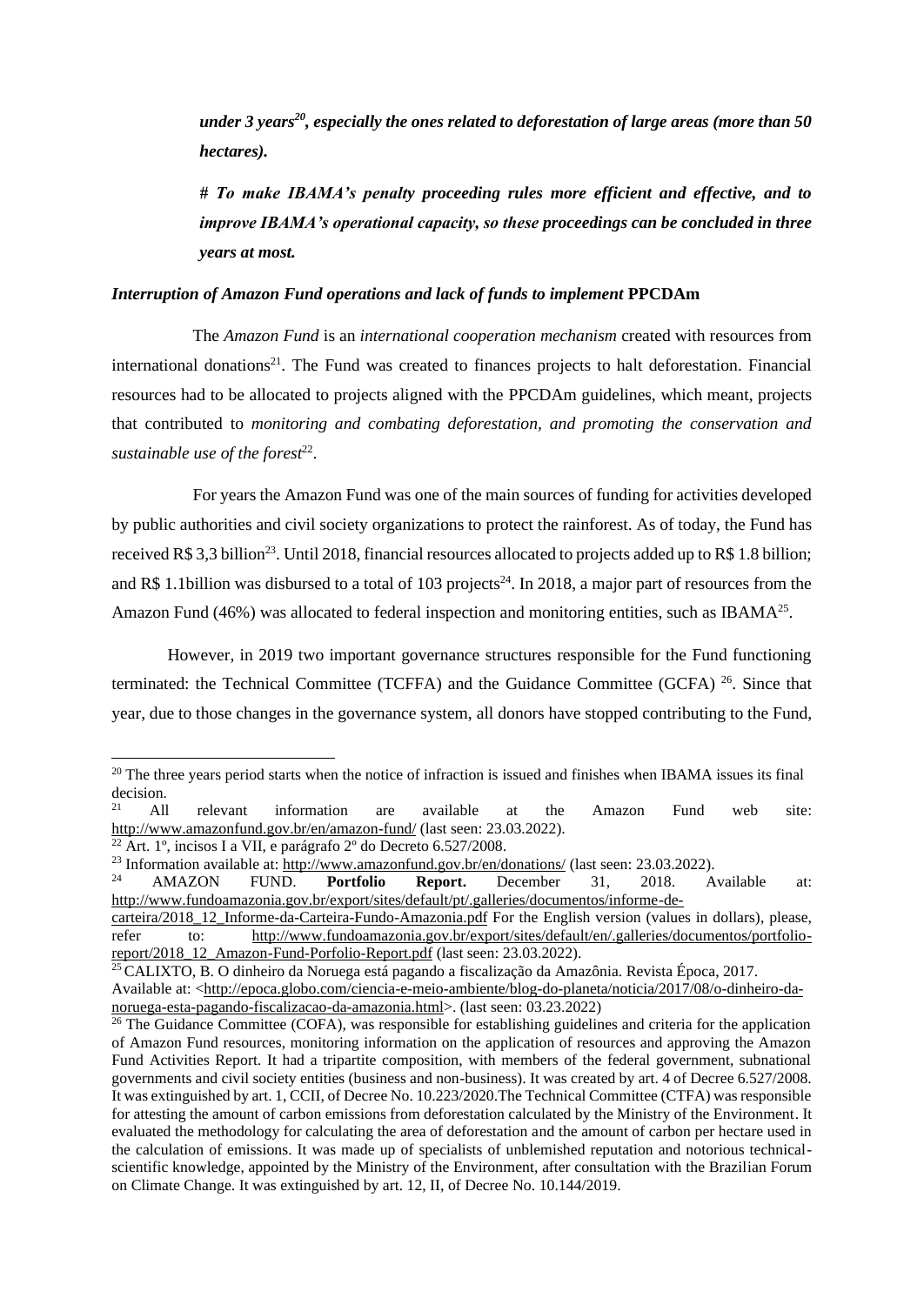and no new projects have been approved<sup>27</sup>. Between 2019 and 2021, only R\$ 300 million were disbursed to ongoing projects that had received support in 2018, which represents an average of R\$ 100 million per year. This is equivalent nearly half of disbursements made in 2017 (about R\$ 220 million) and significantly less than disbursements in 2018 (about R\$ 180 million) $^{28}$ .

The R\$ 3.3 billion of donations received by the Fund generated further income which then raised the total amount to R\$ 4,8 billion. Considering that R\$ 1,8 billion was already allocated to projects, there are still R\$ 3 billion available for new projects. This amount, however, is completely frozen, without any plans to be allocated and disbursed. The Amazon Fund Activity Report 2020 confirms this:

> "The total amount of resources to be invested in projects (97% of the total donations received  $+$  income generated over the years) is R\$ 4,853 million, with R\$ 1,825 million being allocated to projects under execution or concluded, of which R\$ 1,304 million have already been disbursed"<sup>29</sup>.

According to the Senate Environmental Committee, considering the dramatic increase in Amazon deforestation rates, it is unacceptable that Amazon Fund assets are frozen. As reported in the Committee's *National Policy evaluation concerning Climate Change:*

> "The government seems to ignore that about 60% of the projects already supported by the Fund aim to assist governments at a federal, state, and municipal level, exactly in actions to strengthen the forest's public administration. It also ignores the fact that the Amazon Fund has been representing important complementation to IBAMA's reduced budget, including environmental inspections, and to support the National Center for the Prevention and Combat of Forest Fires (PrevFogo/PrevFire). Governors from the region have manifested in favor of continuing the fund operations and highlighted its importance. Even though, **today, the Fund assets are frozen. There have not been any new projects supported since January 2019**. As a result of the (Brazilian) government's posture, Amazon Fund's main donors - Germany and Norway - withdrew their donations to Brazil. (...) **There are not, under any lens of analysis, acceptable reasons to abandon this revenue source, that's why we understand it is essential to immediately reactivate the Amazon**  Fund operations, as well as its Guidance Committee (COFA)<sup>" 30</sup>.

<sup>29</sup>AMAZON FUND. **Activity Report 2020.** Available at:

<sup>&</sup>lt;sup>27</sup> Conclusion reached when analyzing the donations received, according to information from the Amazon Fund, available at:<http://www.amazonfund.gov.br/en/donations/> (last seen: 03. 22.2022).

 $28$  Conclusion reached from the Portfolio Report, of December 31, 2021. Available at[:http://www.fundoamazonia.gov.br/export/sites/default/pt/.galleries/documentos/informe-de](http://www.fundoamazonia.gov.br/export/sites/default/pt/.galleries/documentos/informe-de-carteira/2021_6bi_Informe-da-Carteira-Fundo-Amazonia.pdf)[carteira/2021\\_6bi\\_Informe-da-Carteira-Fundo-Amazonia.pdf](http://www.fundoamazonia.gov.br/export/sites/default/pt/.galleries/documentos/informe-de-carteira/2021_6bi_Informe-da-Carteira-Fundo-Amazonia.pdf) Document in English available at: [http://www.fundoamazonia.gov.br/export/sites/default/en/.galleries/documentos/portfolio](http://www.fundoamazonia.gov.br/export/sites/default/en/.galleries/documentos/portfolio-report/2021_6bi_Amazon-Fund-Portfolio-Report.pdf)[report/2021\\_6bi\\_Amazon-Fund-Portfolio-Report.pdf](http://www.fundoamazonia.gov.br/export/sites/default/en/.galleries/documentos/portfolio-report/2021_6bi_Amazon-Fund-Portfolio-Report.pdf) (last seen: 03. 22.2022)

[http://www.amazonfund.gov.br/export/sites/default/en/.galleries/documentos/rafa/RAFA\\_2020\\_en.pdf](http://www.amazonfund.gov.br/export/sites/default/en/.galleries/documentos/rafa/RAFA_2020_en.pdf) p.28 (last seen: 03.23.2022)

<sup>30</sup> SENATE, Environment Commission. Evaluation Report of the National Policy on Climate Change. 2019. (SENADO FEDERAL, Comissão de Meio Ambiente. **Relatório de Avaliação da Política Nacional sobre**  Mudança do Clima. 2019). Available for download: [https://legis.senado.leg.br/sdleg](https://legis.senado.leg.br/sdleg-getter/documento/download/be24ff00-0608-4f8b-9d57-804c33097882)[getter/documento/download/be24ff00-0608-4f8b-9d57-804c33097882](https://legis.senado.leg.br/sdleg-getter/documento/download/be24ff00-0608-4f8b-9d57-804c33097882) (last seen: 03.22.2022)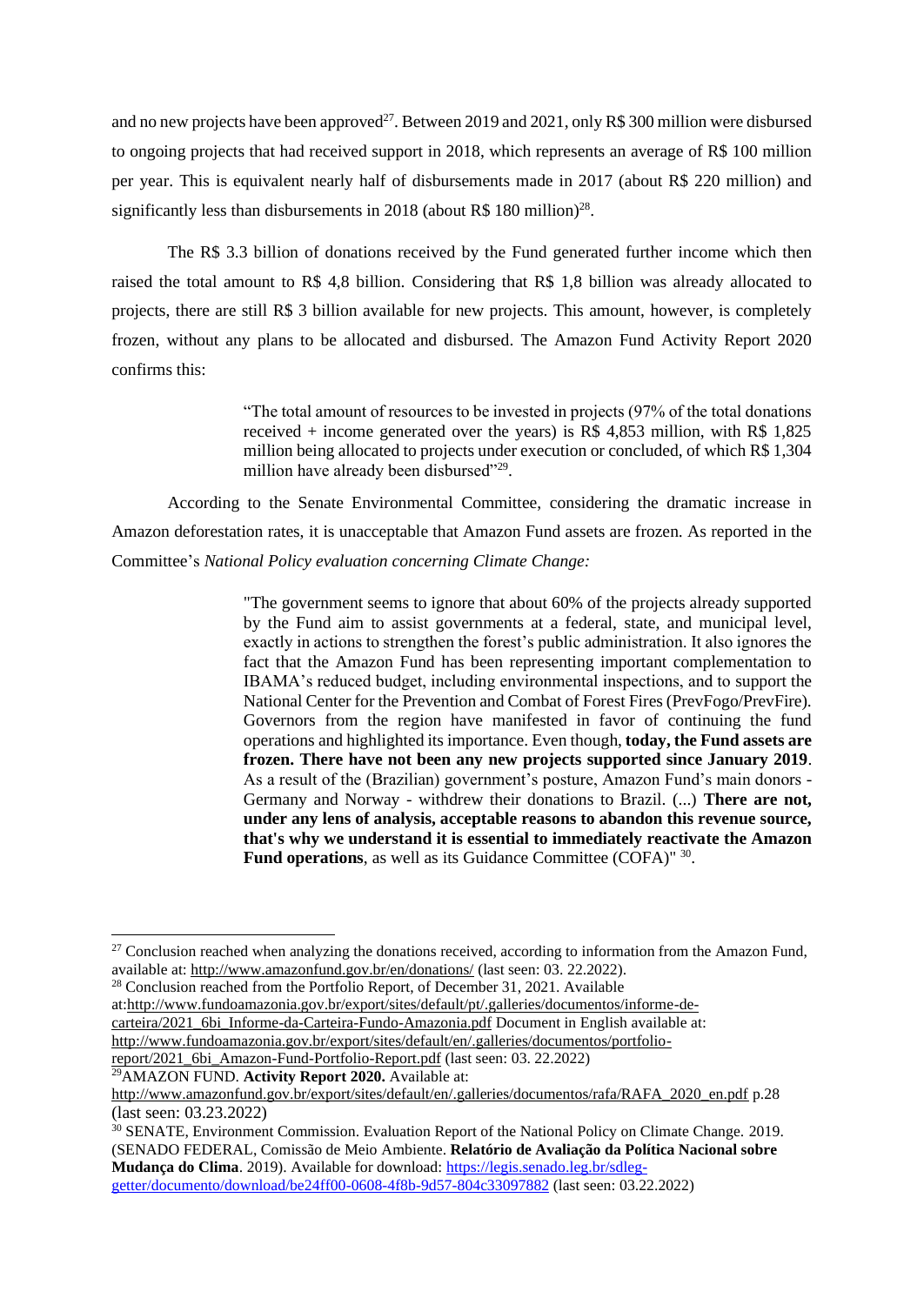Besides the Amazon Fund, the Ministry of the Environment, and its affiliated entities (such as IBAMA) have also suffered severe restrictions in budget and budget spending, since 2019 – especially on activities regarding the fight against Amazon deforestation. The General Controller's Office identified: "relevant reduction on the budget, in the last four years (2016 to 2019), to [the programs on Climate Change, Biodiversity Conservation, and Environmental Quality], going from about R\$175 million to only R\$ 20 million, which means that there was a reduction of almost 90% on funding" 31.

 Observatório do Clima *(Climate Observatory)* identified that, until December 31st, 2021, the Ministry of the Environment spent the lowest level of its budget since 2000 (in updated values based on monetary correction)<sup>32</sup>. Spending in 2020 was the lowest in history (as illustrated in the graph below)<sup>33</sup>. In 2021, IBAMA spent only 41% of its budget allocated to deforestation inspection activities<sup>34</sup>. This percentage is much lower than in the years before  $2019^{35}$ . Between 2016 and 2018, for example, IBAMA spent from 86% to 92% of the budget allocated to deforestation inspection activities<sup>36</sup>.

<sup>31</sup> CONTROLADORIA-GERAL DA UNIÃO. **Relatório de Avaliação:** Secretaria Executiva – Ministério do Meio Ambiente. 2019. p. 12. Available at: [https://www.gov.br/mma/pt-br/acesso-a-informacao/transparencia-e](https://www.gov.br/mma/pt-br/acesso-a-informacao/transparencia-e-prestacao-de-contas/exercicio-2019/relatorio-de-avaliacao-cgu-2019.pdf)[prestacao-de-contas/exercicio-2019/relatorio-de-avaliacao-cgu-2019.pdf](https://www.gov.br/mma/pt-br/acesso-a-informacao/transparencia-e-prestacao-de-contas/exercicio-2019/relatorio-de-avaliacao-cgu-2019.pdf) (last seen 03.23.2022).

<sup>32</sup> OBSERVATÓRIO DO CLIMA. **The Bill Has Come Due:** *the third year of environmental havoc under Jair Bolsonaro*. 2022. p. 13. Available at[: https://www.oc.eco.br/wp-content/uploads/2022/02/Relato%CC%81rio-](https://www.oc.eco.br/wp-content/uploads/2022/02/Relato%CC%81rio-OC.pdf)[OC.pdf](https://www.oc.eco.br/wp-content/uploads/2022/02/Relato%CC%81rio-OC.pdf) (last seen: 03.23.2022)

<sup>33</sup> Idem

<sup>34</sup> Idem

<sup>35</sup> Idem

<sup>36</sup> Idem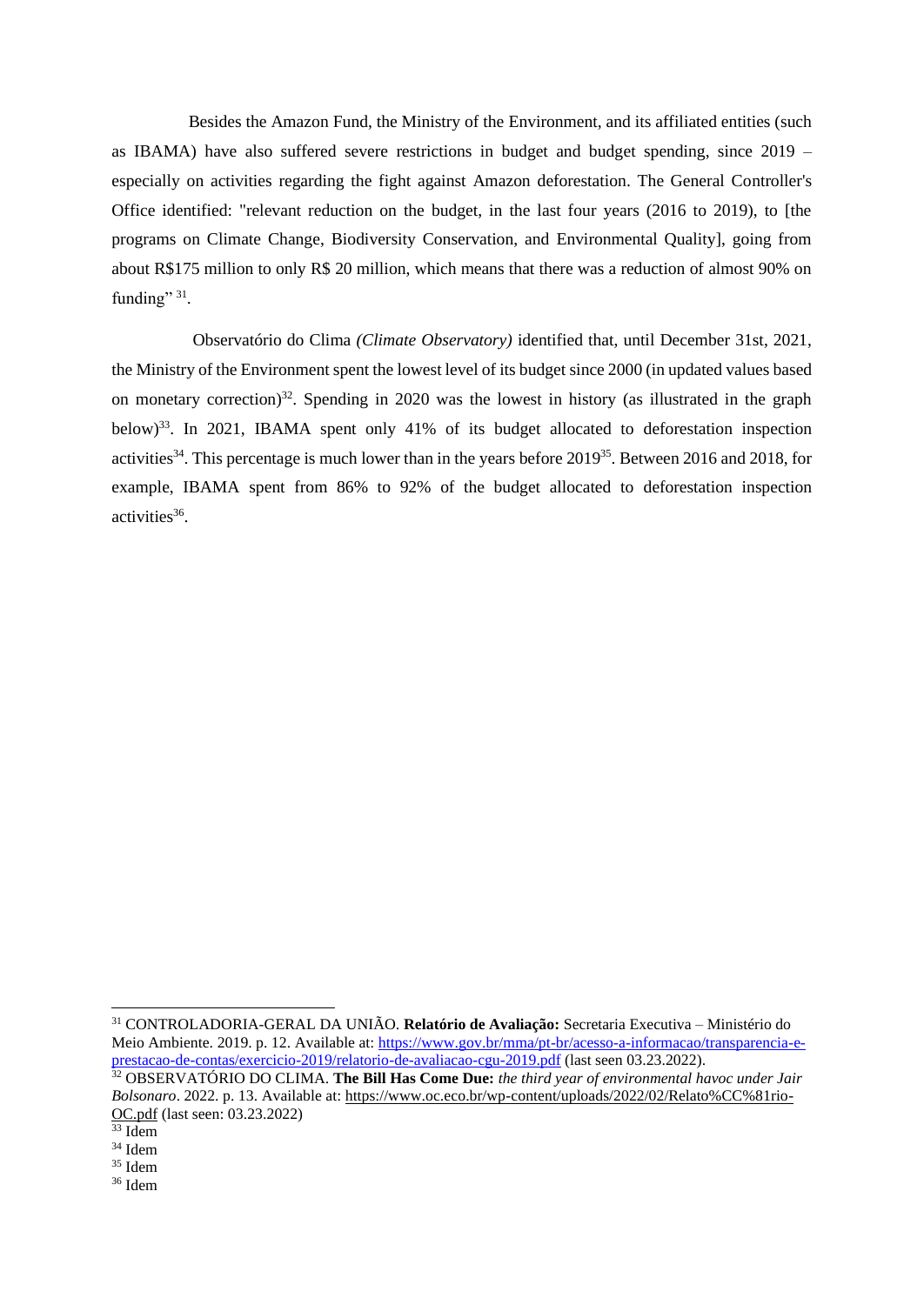#### **ENVIRONMENT MINISTRY SPENT BUDGET**



(amounts verified by December 31 of each year)

Considering the sharp increase in deforestation rates in the Amazon since 2018, these numbers provide a loud and clear sign: not enough money has been spent by the government to prevent deforestation.

 The lack of budget to implement public policies, combined with the lack of expenditure of the available budget, have been prejudicial to the efforts against deforestation. Given the connection between Amazon deforestation and climate change, this failure violates the basic human right to a clean, healthy and sustainable environment. With this scenario in mind, the subscribing organizations suggest the following recommendations to be issued to Brazil as a matter of urgency:

> *# To resume the Amazon Fund's operations, as well as other funding mechanisms to promote the inspection, protection and sustainable use of the forest and its protected areas.*

> *# To immediately resume actions to halt illegal deforestation, by restoring the budget of the Ministry of the Environment (in updated values based on monetary correction), and hiring staff for IBAMA, so the agency has the conditions, based on 2014 levels, to inspect and impose penalties against wrongdoers.*

*Deforestation and environmental degradation inside Indigenous Lands in the Amazon*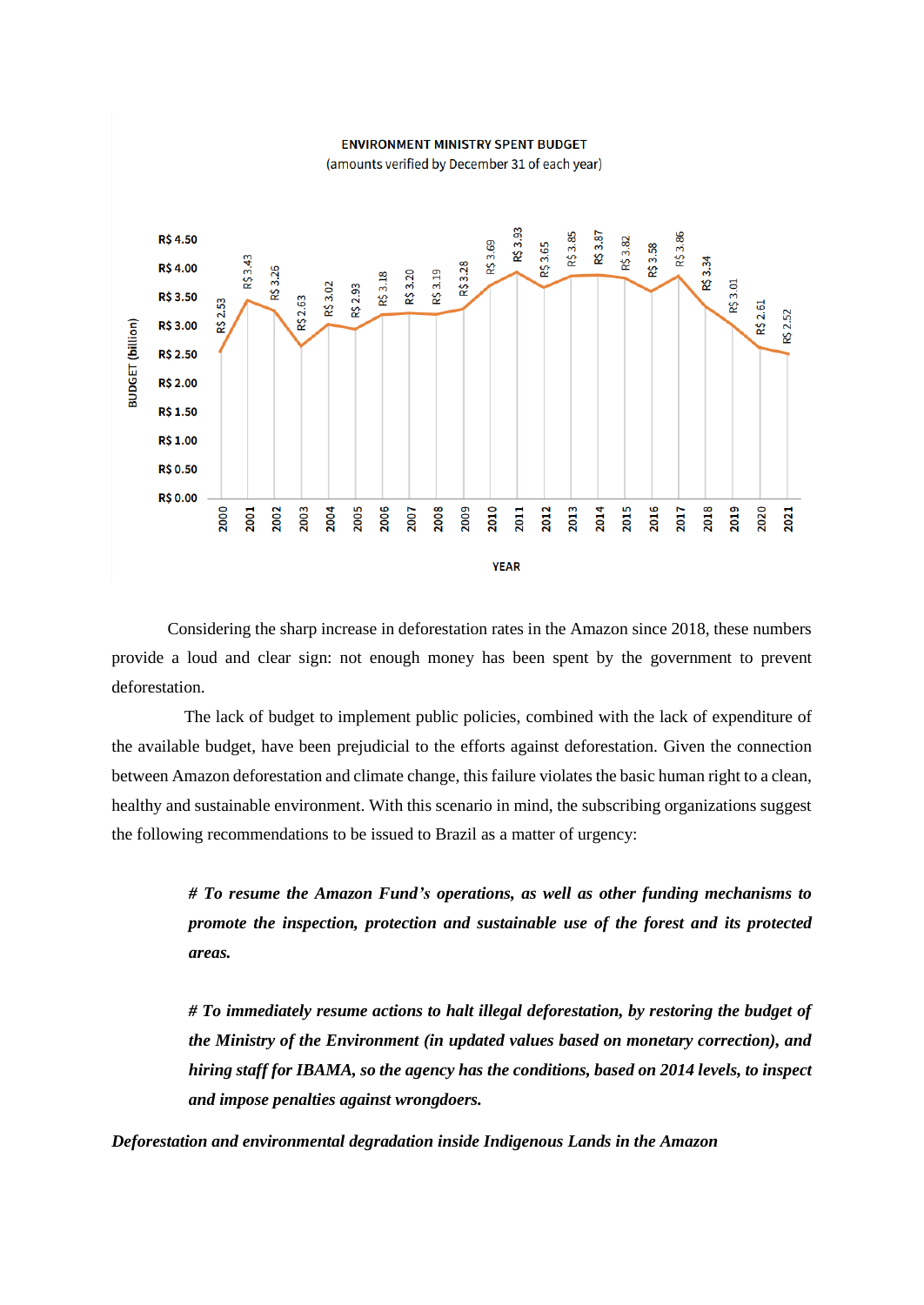Deforestation in the Amazon escalated in the last four years, and the increase of rainforest destruction inside Indigenous Lands is especially disturbing. According to official data gathered by Instituto Socioambiental (*Socio-environmental Institute*), **deforestation inside Indigenous Lands increased 138% in the last three years (2019 to 2021) compared to the three previous years (2016 to 2018)** <sup>37</sup> . **In 2021 alone, deforestation impacted 155 Indigenous Lands, affecting 32,864 hectares**  (three times the size of Paris). This is equivalent to **more than 18 million trees cut down**.

 According also to Instituto Socioambiental (*Socio-environmental Institute*), **since 2019 illegal logging, mining and fires have increased 140% inside Indigenous Land. This happened due to the increase of illegal activities perpetrated by illegal gold miners, loggers, and land grabbers**, who saw in the lack of punishment and inspection an opportunity for **committing those crimes without facing any type of legal** consequence:



In 2021, **over 55.000 hectares of Indigenous Land were deforested or suffered forest degradation,** an area larger than Andorra. The table below shows the deforestation area inside the twenty most affected Indigenous Lands:

<sup>&</sup>lt;sup>37</sup> The report was produced for the purpose of basing the manifestation of APIB in a lawsuit (Arguição de Descumprimento de Preceito Fundamental – ADPF nº 709), in progress before the Federal Supreme Court, which deals with the indigenous peoples' right to life, health and territories, that were seriously affected by the Covid-<br>19 mandemic. The report is available at: 19 **pandemic.** The report is available at: [https://acervo.socioambiental.org/sites/default/files/documents/prov0448\\_0.pdf](https://acervo.socioambiental.org/sites/default/files/documents/prov0448_0.pdf) (last seen: 03.22.2022).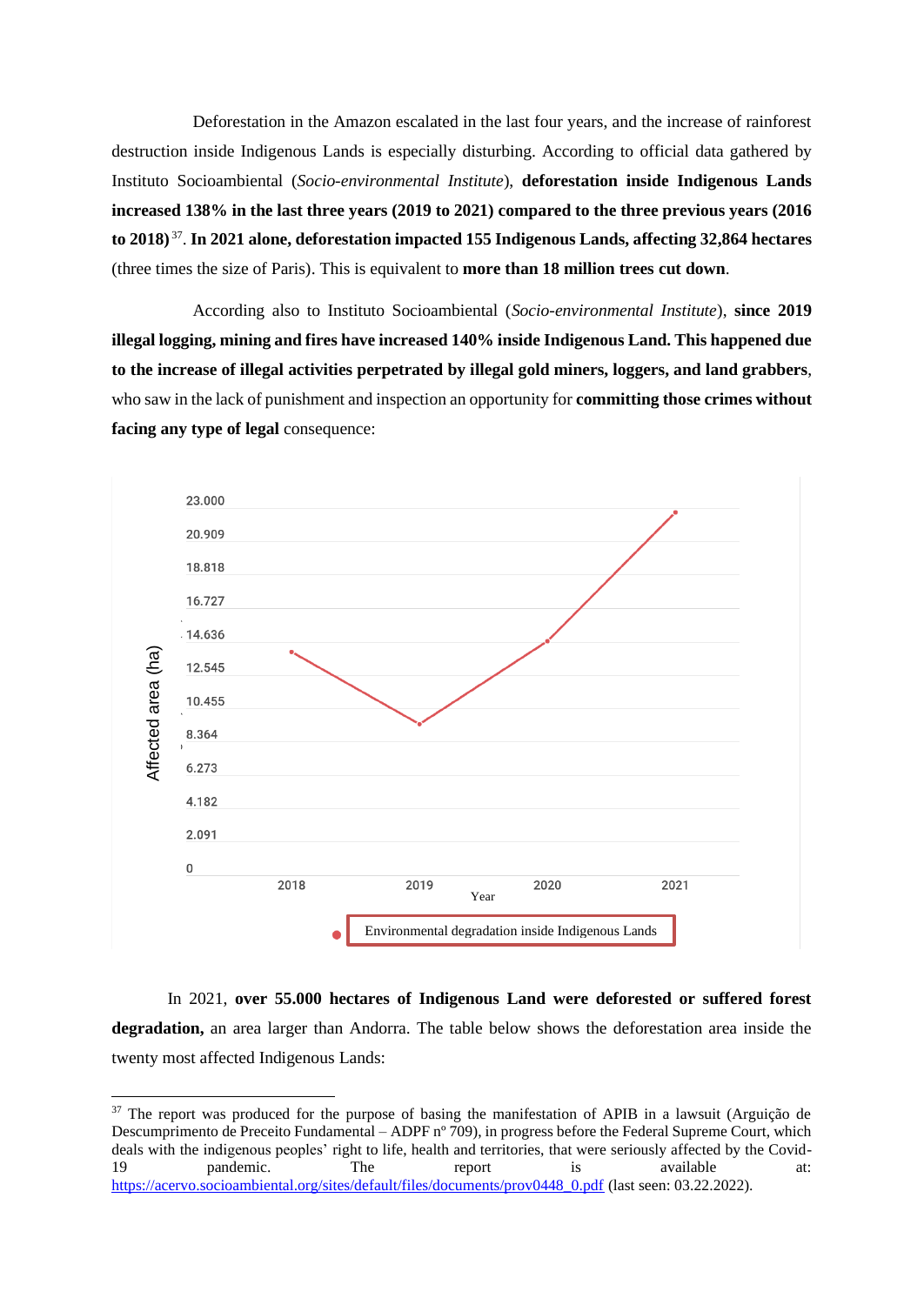| Indigenous Land (IL)        | <b>State</b>             | Deforestation (ha) |
|-----------------------------|--------------------------|--------------------|
| L Apyterewa                 | Pará                     | 6.771,21           |
| IL Trincheira/Bacajá        | Pará                     | 3.552,79           |
| IL Kayapó                   | Pará                     | 2.573,96           |
| IL Cachoeira Seca           | Pará                     | 2.345,38           |
| IL Mundurucu                | Pará                     | 2.212,30           |
| IL Piripkura                | Mato Grosso              | 2.151,98           |
| IL Sete de Setembro         | Rondônia and Mato Grosso | 1.478,70           |
| IL Marãiwatsédé             | <b>Mato Grosso</b>       | 1.039,89           |
| IL Kayabi                   | Pará and Mato Grosso     | 842,75             |
| IL Karipuna                 | Rondônia                 | 669,72             |
| IL Ituna/Itatá              | Pará                     | 440,87             |
| IL Roosevelt                | Rondônia and Mato Grosso | 345,15             |
| IL Arara do Rio Branco      | Mato Grosso              | 331,88             |
| <b>IL Tenharim Marmelos</b> | Amazonas                 | 282,39             |
| IL Manoki                   | Mato Grosso              | 252,65             |
| IL Sai Cinza                | Pará                     | 251,45             |
| IL Bacurizinho              | Amazonas                 | 242,65             |
| IL Sarauá                   | Pará                     | 206,55             |
| IL Sissaíma                 | Amazonas                 | 202,73             |
| IL Jauary                   | Amazonas                 | 201,90             |

 Those numbers show how Indigenous Lands are under systematic invasions This situation violates Indigenous Peoples rights, undermines the protection of the Amazon and makes the global efforts to mitigate the climate emergency unfeasible.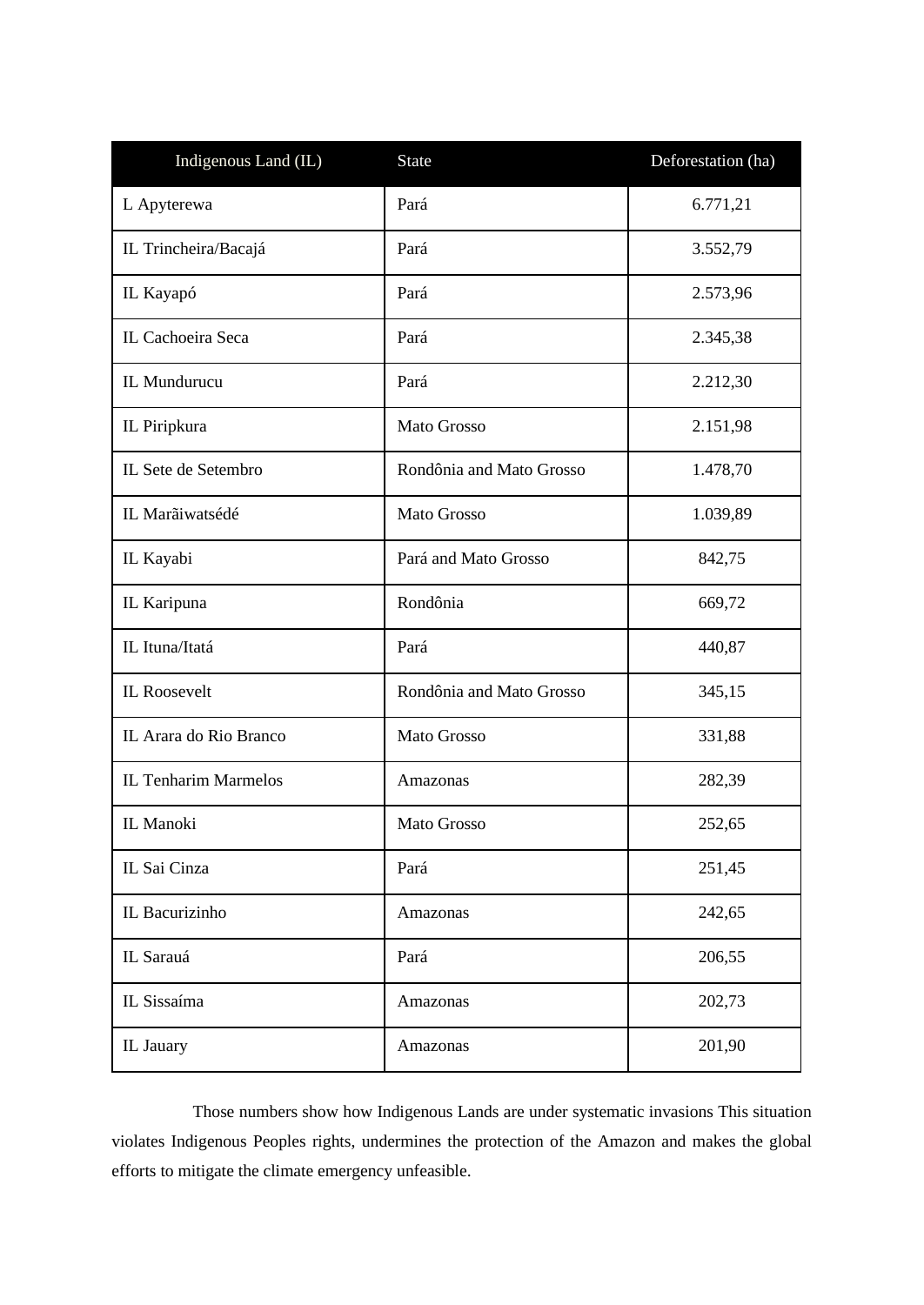Moreover, since 2019, following his electoral campaign promises, President Bolsonaro has frozen the procedures to demarcate Indigenous Lands. This means that, since he took office no new areas have been recognized as Indigenous Lands<sup>38</sup>, even though there are more than 200 areas under formal review, conducted by federal entities, waiting to be declared Indigenous Lands<sup>39</sup>. Since Indigenous Land are the most preserved types of protected areas in the country<sup>40</sup>, the interruption in the demarcation process has been leaving large parts of the territory unprotected and Indigenous populations in a vulnerable position.

 Considering this critical, the subscribing organizations urge the following recommendations to be issued to Brazil:

> *# To resume the implementation of the National Policy for Environmental Management of Indigenous Lands (NPEMIL), allocating resources to the implementation of those Territorial and Environmental Management Plans that have already been elaborated by organizations and Indigenous communities.*

> *# To resume and conclude, by 2026, at least 50% of Indigenous lands' demarcations by the Indigenous People Federal Agency (FUNAI), recognizing adequate land rights to Indigenous peoples.*

# **Reasons for non-implementation: expectations that legislation will change and promote impunity and further deforestation**

 Widespread impunity, as perceived by society, was a key factor to the unprecedented increase in deforestation. This perception comes not only from the interruption in administrative penalties and fewer inspection operations, but also from the promises made by several public authorities (President Bolsonaro included) that illegal activities would be tolerated and would become legal. According to the Brazilian Federal Court of Accounts "*authorities from the Executive branch,* 

<sup>38</sup>According to information gathered by the Instituto Socioambiental, available at[:https://widgets.socioambiental.org/pt-br/placares](https://widgets.socioambiental.org/pt-br/placares) (last seen: 03.22.2022).

<sup>&</sup>lt;sup>39</sup> According to information consolidated by the Instituto Socioambiental (Socio-Environmental Institute) and the Fundação Nacional do Índio (Indigenous National Foundation), an official body of the Brazilian government. Information available, respectively, at:

[https://pib.socioambiental.org/pt/Situa%C3%A7%C3%A3o\\_jur%C3%ADdica\\_das\\_TIs\\_no\\_Brasil\\_hoje](https://pib.socioambiental.org/pt/Situa%C3%A7%C3%A3o_jur%C3%ADdica_das_TIs_no_Brasil_hoje) e <https://www.gov.br/funai/pt-br/atuacao/terras-indigenas/demarcacao-de-terras-indigenas> (last seen:: 03.22.2022).

<sup>40</sup> According to a survey produced by the MapBiomas project, based on official databases. Available at: [https://ipam.org.br/imagens-de-satelite-comprovam-que-terras-indigenas-sao-as-areas-mais-preservadas-do](https://ipam.org.br/imagens-de-satelite-comprovam-que-terras-indigenas-sao-as-areas-mais-preservadas-do-brasil-nas-ultimas-decadas/)[brasil-nas-ultimas-decadas/](https://ipam.org.br/imagens-de-satelite-comprovam-que-terras-indigenas-sao-as-areas-mais-preservadas-do-brasil-nas-ultimas-decadas/) (last seen: 03.22.2022).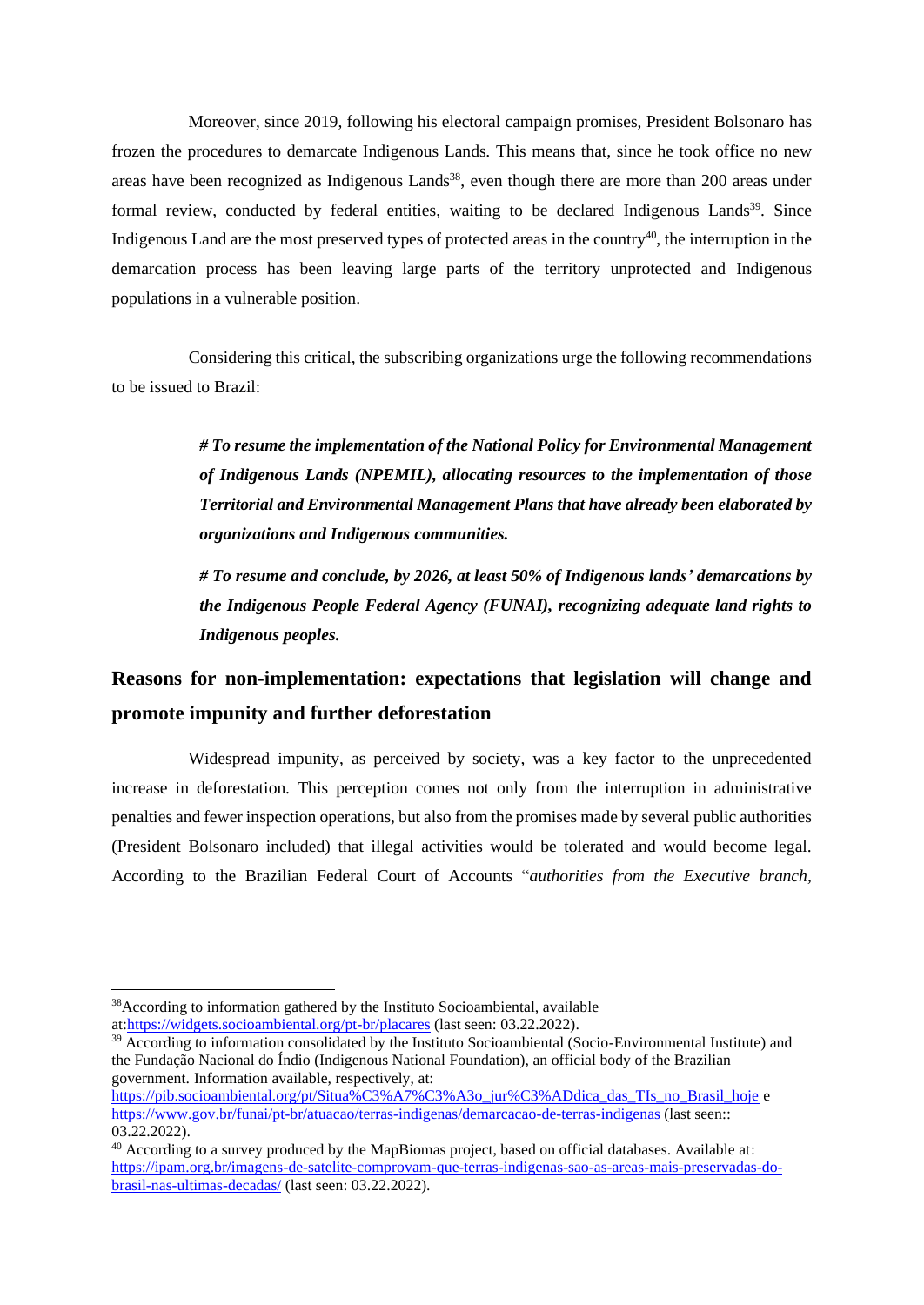*especially the President of Brazil, and the Ministry of the Environment, have been delivering messages that harm IBAMA's inspection activities and potentially incentivize deforestation in the Amazon*" 41 .

 Currently, there is a set of bills tabled in the Brazilian Congress, supported by the Federal Government<sup>42</sup>, which, if approved, would cause enormous harm to the rainforest. Indeed, if approved, it would make impossible to control deforestation. Laws that protect both public and private forests would be weakened. Rights guaranteed to Indigenous people would be abolished.

 One of those bills, PL 510, popularly known as the "Land grabbers Bill", is likely to benefit land grabbers. It would allow invaders of public forests to become the legal owners of the land they invaded and to engage in agricultural activities. Public forests occupy 57,5 million hectares of the Amazon - an area the size of Spain. According to data from Instituto de Pesquisa Ambiental da Amazônia (*Amazon Environmental Research Institute*) between 2019 and 2021, more than half (51%) of total deforestation in the Amazon occurred in public forests<sup>43</sup>. The reason for this is an expectation that the illegal invasion, today considered a crime, will be eventually forgiven and legalized by this new set of bills, such as PL 510/2021. According to the current Public Forest Law<sup>44</sup>, these lands should be destined either to Indigenous peoples and traditional communities who live in the place (through demarcation processes handled by federal agencies, such as the Indigenous People Federal Agency – FUNAI); or, where the land is not occupied, to activities compatible with forest maintenance, such as sustainable logging. PL 510/21 inverts these priorities by favoring activities that can be very destructive to the forest, such as unsustainable farming and logging.

 Another bill that can profoundly affect deforestation is the PLS 2.159/2021 <sup>45</sup>, which establishes new rules for environmental licensing. The bill is likely to weaken the environmental impact evaluation of large infrastructure projects as well as the measures of control that may be requested by public authorities. According to Instituto Socioambiental (*Socio-environmental Instituto*) and Universidade Federal de Minas Gerais (*Federal University of Minas Gerais*), if the bill was approved and its dispositions were enforced, the implementation of only one highway (BR-319) would elevate the deforestation rate to 9.400 km² per year in 2050, only in the State of Amazonas, which is one of the

<sup>41</sup> FEDERAL COURT OF ACCOUNTS - TC 038.045/2019-2. p.20 Available at:

[https://portal.tcu.gov.br/imprensa/noticias/aumento-do-desmatamento-e-reducao-na-aplicacao-de-sancoes](https://portal.tcu.gov.br/imprensa/noticias/aumento-do-desmatamento-e-reducao-na-aplicacao-de-sancoes-administrativas.htm)[administrativas.htm](https://portal.tcu.gov.br/imprensa/noticias/aumento-do-desmatamento-e-reducao-na-aplicacao-de-sancoes-administrativas.htm) (last seen: 29.03.2022)

<sup>&</sup>lt;sup>42</sup> Ordinance No. 667/2022, which establishes the Federal Government's Priority Legislative Agenda for the year 2022. Available at:<https://www.in.gov.br/en/web/dou/-/portaria-n-667-de-9-de-fevereiro-de-2022-379226707> (last seen: 03.23.2022)

<sup>43</sup> ALENCAR, Ane. **Amazônia em chamas:** *o novo e alarmante patamar do desmatamento na Amazônia.*  INSTITUTO DE PESQUISA AMBIENTAL DA AMAZÔNIA. 2022. Available at: <https://ipam.org.br/desmatamento-na-amazonia-cresceu-566-sob-governo-bolsonaro/> (last seen: 03.23.2022) <sup>44</sup> Federal Law n.º 11284/06.

<sup>45</sup> Brazilian Senate's identification number for the General Environmental Licensing Bill. Brazilian Chambers of Deputy have already approved this Bill. Chamber's of Deputy identification number for this Bill wasPL 3.179/2004.